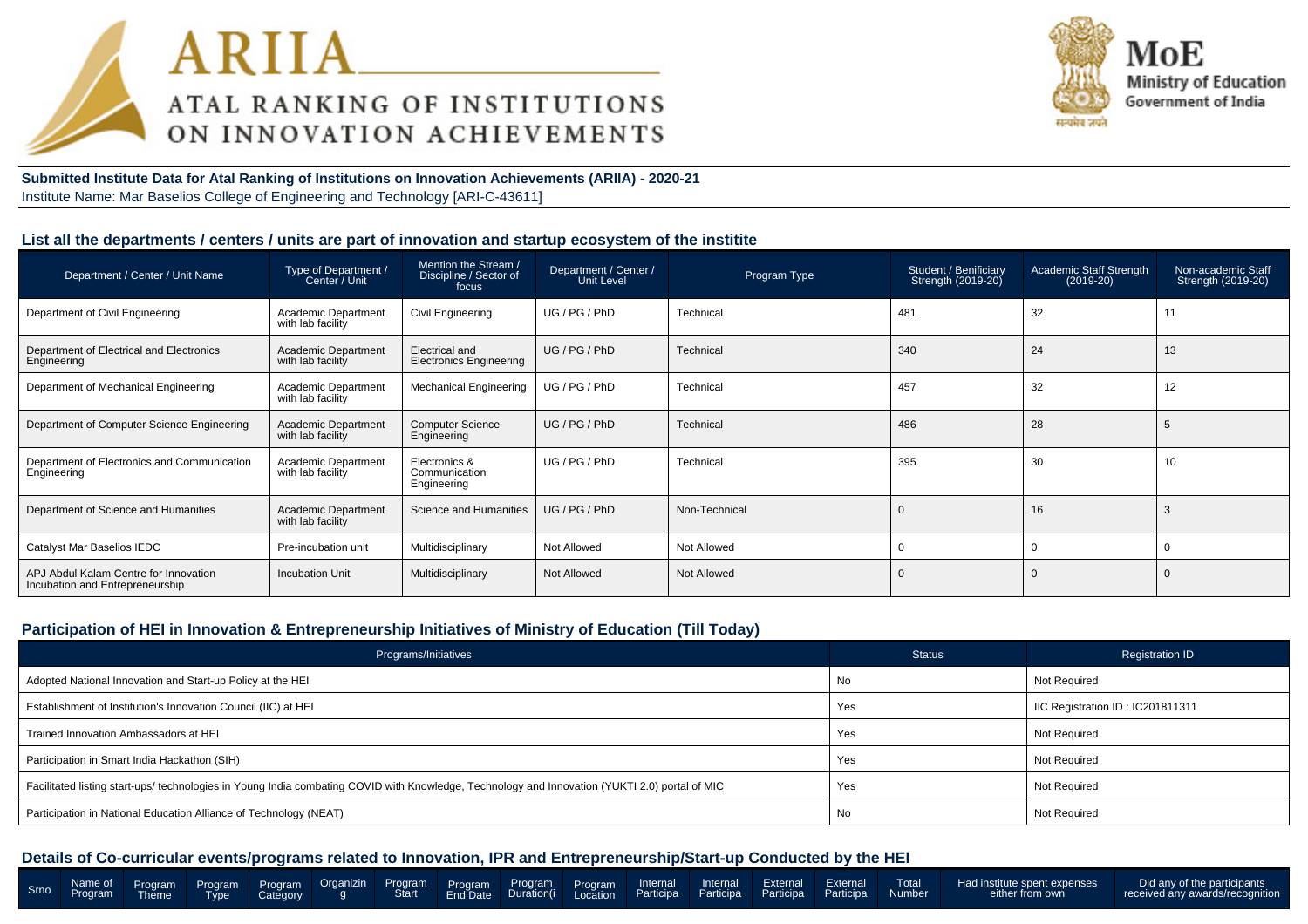|                | (Full<br>Name)                                               |                                  |               |                               | Departm<br>ent /<br>Centre /<br>Student<br><b>Body</b><br>Name                                                                                               | Date                             |                            | n Days)        |                   | nts<br>(Student) | nts<br>(Faculty) | nts<br>(Student) | nts<br>(Faculty) | of<br>Participa<br>nts | resource/received fund to<br>organise the<br>program/activity/event?                                             | for startup / innovation ideas /<br>research? |
|----------------|--------------------------------------------------------------|----------------------------------|---------------|-------------------------------|--------------------------------------------------------------------------------------------------------------------------------------------------------------|----------------------------------|----------------------------|----------------|-------------------|------------------|------------------|------------------|------------------|------------------------|------------------------------------------------------------------------------------------------------------------|-----------------------------------------------|
| $\mathbf{1}$   | Problem<br>to<br>Product<br>by Prof.<br>Pradeep<br>Raj       | Innovatio<br>n                   | Seminar       | Institute<br>Lead<br>Activity | Innovatio<br>n and<br>Entrepre<br>neurship<br>Develop<br>ment<br>Centre,<br>Mar<br><b>Baselios</b><br>College<br>of<br>Engineeri<br>ng and<br>Technolo<br>gy | $01 - 04 - 20$<br>19<br>00:00:00 | 01-04-20<br>19<br>00:00:00 | $\mathbf{1}$   | Within<br>Campus  | 76               | $\overline{2}$   | $\mathbf 0$      | $\mathbf 0$      | 78                     | 2500<br><b>Total Expense</b><br>Amount<br>Incurred by<br>Institute to<br>Organise the<br>Program (In<br>Rupees)  | No                                            |
| $\overline{2}$ | Sochh A<br>thought<br>to share<br>by Mr.<br>Roshan<br>Kynadi | Entrepre<br>neurship/<br>Startup | Awarene<br>SS | Institute<br>Lead<br>Activity | Innovatio<br>n and<br>Entrepre<br>neurship<br>Develop<br>ment<br>Centre,<br>Mar<br><b>Baselios</b><br>College<br>of<br>Engineeri<br>ng and<br>Technolo<br>gy | 06-04-20<br>19<br>00:00:00       | 06-04-20<br>19<br>00:00:00 | $\overline{1}$ | Within<br>Campus  | 29               | 5                | $\mathbf{0}$     | $\mathbf{0}$     | 34                     | 5000<br><b>Total Expense</b><br>Amount<br>Incurred by<br>Institute to<br>Organise the<br>Program (In<br>Rupees)  | No                                            |
| 3              | Curathon                                                     | Innovatio<br>n                   | Hackatho<br>n | Institute<br>Lead<br>Activity | Innovatio<br>n and<br>Entrepre<br>neurship<br>Develop<br>ment<br>Centre,<br>Mar<br><b>Baselios</b><br>College<br>of<br>Engineeri<br>ng and<br>Technolo<br>gy | 03-05-20<br>19<br>00:00:00       | 04-05-20<br>19<br>00:00:00 | $\overline{2}$ | Outside<br>Campus | 28               | $\mathbf 0$      | $\mathbf 0$      | 0                | 28                     | 10000<br><b>Total Expense</b><br>Amount<br>Incurred by<br>Institute to<br>Organise the<br>Program (In<br>Rupees) | No                                            |
| $\overline{4}$ | RELEven<br>t 2019                                            | Entrepre<br>neurship/<br>Startup | Ideation      | Institute<br>Lead<br>Activity | Innovatio<br>n and<br>Entrepre<br>neurship<br>Develop<br>ment<br>Centre.<br>Mar<br><b>Baselios</b><br>College<br>of<br>Engineeri<br>ng and<br>Technolo<br>gy | 11-05-20<br>19<br>00:00:00       | 12-05-20<br>19<br>00:00:00 | $\overline{2}$ | Within<br>Campus  | 31               | 3                | $\mathbf 0$      | $\mathbf 0$      | 34                     | 1532<br><b>Total Expense</b><br>Amount<br>Incurred by<br>Institute to<br>Organise the<br>Program (In<br>Rupees)  | No                                            |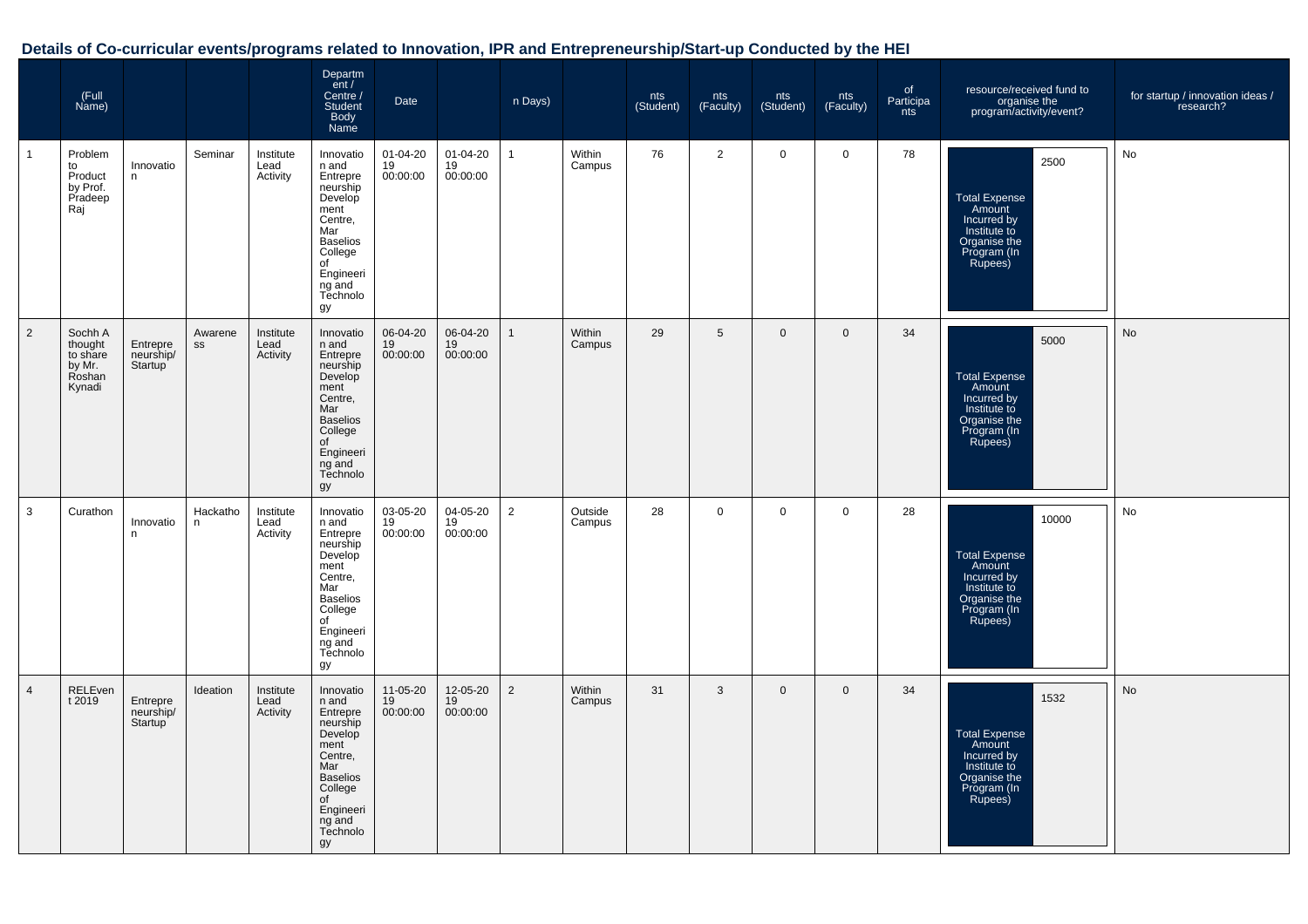| 5              | Worksho<br>p on<br>Advance<br>d deep<br>learning | Innovatio<br>n | Worksho<br>p           | Institute<br>Lead<br>Activity | Innovatio<br>n and<br>Entrepre<br>neurship<br>Develop<br>ment<br>Centre,<br>Mar<br><b>Baselios</b><br>College<br>of<br>Engineeri<br>ng and<br>Technolo<br>gу | 20-05-20<br>19<br>00:00:00              | 22-05-20<br>$\overline{19}$<br>00:00:00 | 3            | Within<br>Campus  | $\mathbf 0$ | 35          | $\mathbf 0$    | $\mathbf 0$  | 35  | 4000<br>Total Expense<br>Amount<br>Incurred by<br>Institute to<br>Organise the<br>Program (In<br>Rupees)        | No                                                                                                                                                                                                                                 |
|----------------|--------------------------------------------------|----------------|------------------------|-------------------------------|--------------------------------------------------------------------------------------------------------------------------------------------------------------|-----------------------------------------|-----------------------------------------|--------------|-------------------|-------------|-------------|----------------|--------------|-----|-----------------------------------------------------------------------------------------------------------------|------------------------------------------------------------------------------------------------------------------------------------------------------------------------------------------------------------------------------------|
| 6              | Idea Fest                                        | Innovatio<br>n | Innovatio<br>n Contest | Institute<br>Lead<br>Activity | Innovatio<br>n and<br>Entrepre<br>neurship<br>Develop<br>ment<br>Centre,<br>Mar<br><b>Baselios</b><br>College<br>of<br>Engineeri<br>ng and<br>Technolo<br>gy | 22-06-20<br>$\frac{19}{19}$<br>00:00:00 | 22-06-20<br>$\overline{19}$<br>00:00:00 | $\mathbf{1}$ | Within<br>Campus  | 12          | $\mathbf 0$ | 284            | $\mathbf 0$  | 296 | 9896<br>Total Expense<br>Amount<br>Incurred by<br>Institute to<br>Organise the<br>Program (In<br>Rupees)        | Funding<br>Support<br>Award /<br>Position /<br>Recognition<br>Secured<br>Walker<br>Title of<br>Chair<br>Innovation /<br>Start-up<br>Secured the<br>Award /<br>Recognition<br>Award/Recog<br>nition/Achieve<br>ment<br>Received for |
| $\overline{7}$ | Innovatio<br>ns and<br><b>IPR</b>                | <b>IPR</b>     | Seminar                | Institute<br>Lead<br>Activity | Innovatio<br>n and<br>Entrepre<br>neurship<br>Develop<br>ment<br>Centre,<br>Mar<br><b>Baselios</b><br>College<br>of<br>Engineeri<br>ng and<br>Technolo<br>gу | 28-06-20<br>19<br>00:00:00              | 28-06-20<br>19<br>00:00:00              | 1            | Within<br>Campus  | 35          | 6           | $\overline{0}$ | $\mathbf 0$  | 41  | 5000<br><b>Total Expense</b><br>Amount<br>Incurred by<br>Institute to<br>Organise the<br>Program (In<br>Rupees) | No                                                                                                                                                                                                                                 |
| 8              | Fablab<br><b>Visit</b>                           | Innovatio<br>n | Exposure<br>visit      | Institute<br>Lead<br>Activity | Innovatio<br>n and<br>Entrepre<br>neurship<br>Develop<br>ment<br>Centre,<br>Mar<br><b>Baselios</b><br>College<br>of<br>Engineeri<br>ng and<br>Technolo<br>gу | 05-07-20<br>19<br>00:00:00              | 05-07-20<br>19<br>00:00:00              | $\mathbf{1}$ | Outside<br>Campus | 28          | 6           | $\mathbf{0}$   | $\mathbf{0}$ | 34  | 5000<br><b>Total Expense</b><br>Amount<br>Incurred by<br>Institute to<br>Organise the<br>Program (In<br>Rupees) | No                                                                                                                                                                                                                                 |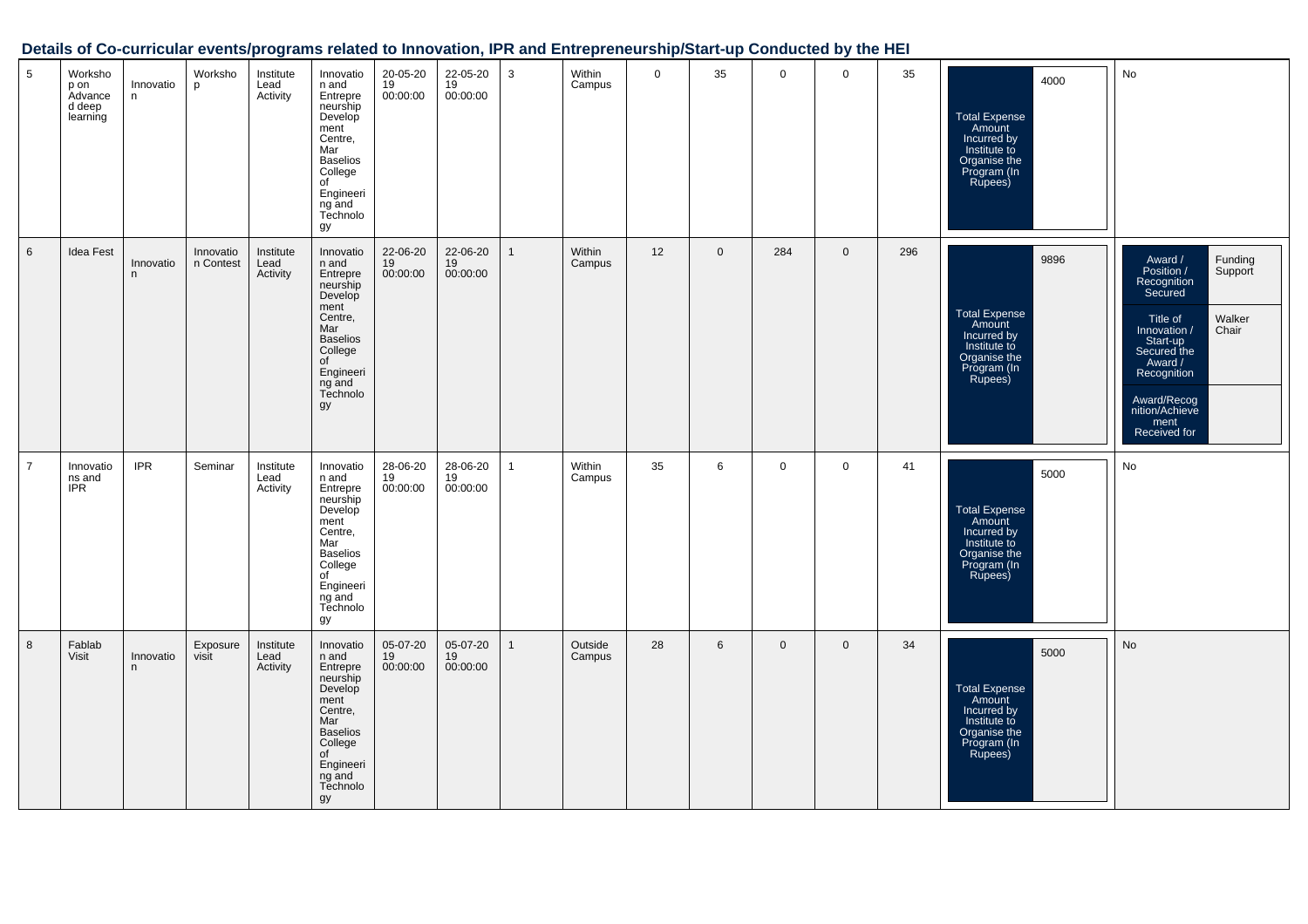| 9  | We<br>Engineer<br>the world                          | Entrepre<br>neurship/<br>Startup | Awarene<br>SS            | Institute<br>Lead<br>Activity | Innovatio<br>n and<br>Entrepre<br>neurship<br>Develop<br>ment<br>Centre,<br>Mar<br><b>Baselios</b><br>College<br>of<br>Engineeri<br>ng and<br>Technolo<br>gy | 26-07-20<br>19<br>00:00:00 | 01-08-20<br>$19$<br>00:00:00 | $\overline{7}$ | Within<br>Campus | 392 | 20             | $\mathbf 0$ | $\mathbf 0$ | 412 | No | No            |
|----|------------------------------------------------------|----------------------------------|--------------------------|-------------------------------|--------------------------------------------------------------------------------------------------------------------------------------------------------------|----------------------------|------------------------------|----------------|------------------|-----|----------------|-------------|-------------|-----|----|---------------|
| 10 | Communi<br>ty<br>Meetup<br>of<br>Robotics<br>and IoT | Innovatio<br>n                   | Awarene<br>${\tt SS}$    | Institute<br>Lead<br>Activity | Innovatio<br>n and<br>Entrepre<br>neurship<br>Develop<br>ment<br>Centre,<br>Mar<br><b>Baselios</b><br>College<br>of<br>Engineeri<br>ng and<br>Technolo<br>gy | 27-08-20<br>19<br>00:00:00 | 27-08-20<br>19<br>00:00:00   | 1              | Within<br>Campus | 27  | $\mathbf 0$    | $\mathbf 0$ | $\mathbf 0$ | 27  | No | No            |
| 11 | Python<br>Program<br>ming                            | Innovatio<br>n                   | Skill<br>developm<br>ent | Institute<br>Lead<br>Activity | Innovatio<br>n and<br>Entrepre<br>neurship<br>Develop<br>ment<br>Centre,<br>Mar<br><b>Baselios</b><br>College<br>of<br>Engineeri<br>ng and<br>Technolo<br>gy | 23-08-20<br>19<br>00:00:00 | 28-08-20<br>19<br>00:00:00   | 6              | Within<br>Campus | 35  | $\mathbf 0$    | $\mathbf 0$ | $\mathbf 0$ | 35  | No | No            |
| 12 | Program<br>ming<br>using<br>Raspberr<br>y Pi         | Innovatio<br>n                   | Skill<br>developm<br>ent | Institute<br>Lead<br>Activity | Innovatio<br>n and<br>Entrepre<br>neurship<br>Develop<br>ment<br>Centre,<br>Mar<br><b>Baselios</b><br>College<br>of<br>Engineeri<br>ng and<br>Technolo<br>gy | 23-08-20<br>19<br>00:00:00 | 28-08-20<br>19<br>00:00:00   | 6              | Within<br>Campus | 35  | $\overline{0}$ | $\mathbf 0$ | $\mathbf 0$ | 35  | No | $\mathsf{No}$ |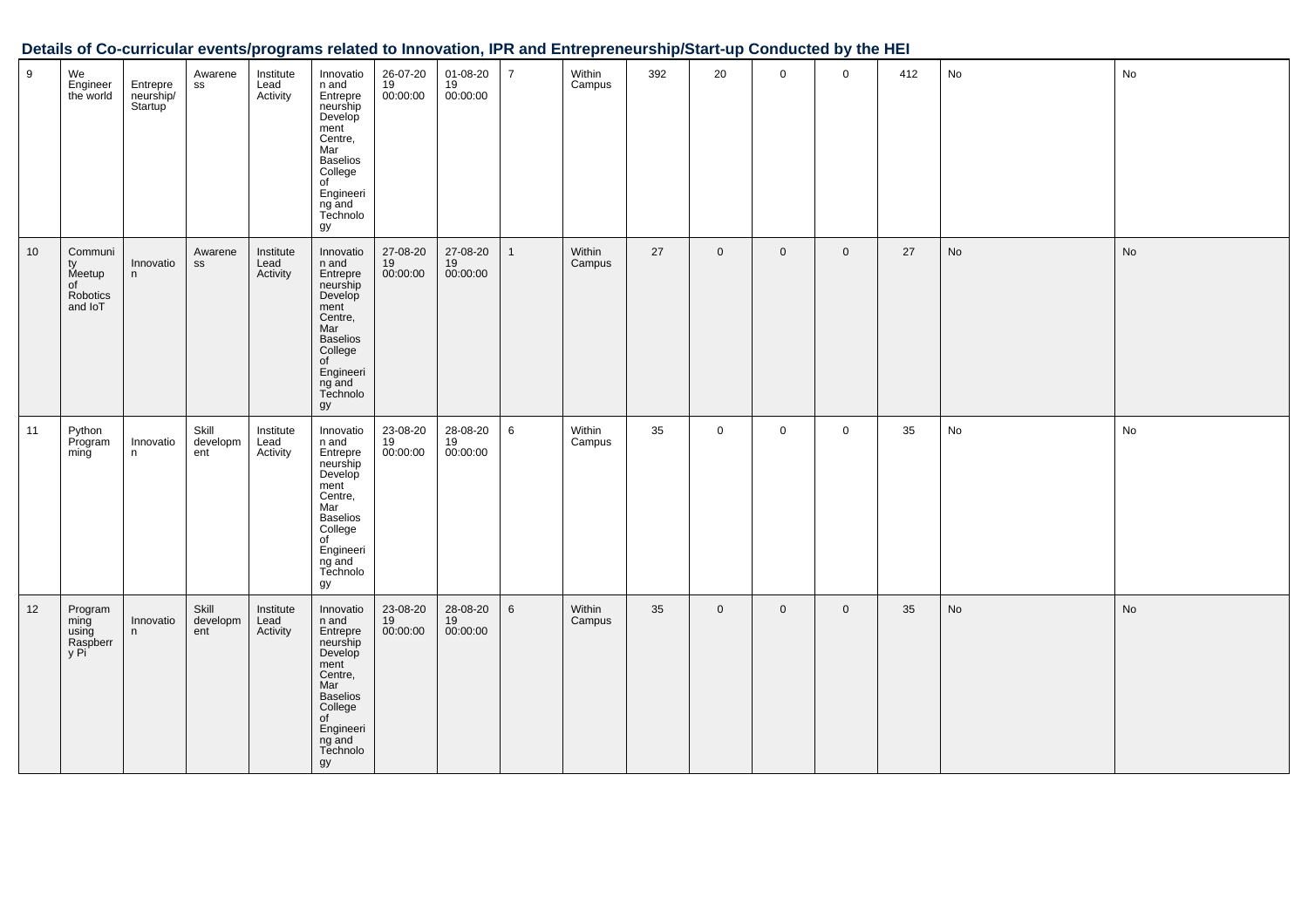| 13 | Maker<br>Station 3<br>d Printing<br>workshop            | Innovatio<br>n | Worksho<br>p  | Institute<br>Lead<br>Activity | Innovatio<br>n and<br>Entrepre<br>neurship<br>Develop<br>ment<br>Centre,<br>Mar<br><b>Baselios</b><br>College<br>of<br>Engineeri<br>ng and<br>Technolo<br>gy   | 28-08-20<br>19<br>00:00:00 | 28-08-20<br>19<br>00:00:00 | $\mathbf{1}$ | Within<br>Campus | 23 | $\mathbf 0$    | $\mathbf 0$    | $\mathbf 0$ | 23 | 3000<br>Total Expense<br>Amount<br>Incurred by<br>Institute to<br>Organise the<br>Program (In<br>Rupees) | No |
|----|---------------------------------------------------------|----------------|---------------|-------------------------------|----------------------------------------------------------------------------------------------------------------------------------------------------------------|----------------------------|----------------------------|--------------|------------------|----|----------------|----------------|-------------|----|----------------------------------------------------------------------------------------------------------|----|
| 14 | <b>UST</b><br>D3Code<br>Hackatho<br>n.<br>Roadsho<br>W  | Innovatio<br>n | Road<br>Show  | Institute<br>Lead<br>Activity | Innovatio<br>$n$ and<br>Entrepre<br>neurship<br>Develop<br>ment<br>Centre,<br>Mar<br><b>Baselios</b><br>College<br>of<br>Engineeri<br>ng and<br>Technolo<br>gy | 28-08-20<br>19<br>00:00:00 | 28-08-20<br>19<br>00:00:00 | $\mathbf{1}$ | Within<br>Campus | 46 | $\overline{2}$ | $\overline{0}$ | $\mathbf 0$ | 48 | No                                                                                                       | No |
| 15 | Sochh A<br>thought<br>to share<br>by<br>Advaith U       | Innovatio<br>n | Awarene<br>SS | Institute<br>Lead<br>Activity | Innovatio<br>n and<br>Entrepre<br>neurship<br>Develop<br>ment<br>Centre,<br>Mar<br><b>Baselios</b><br>College<br>of<br>Engineeri<br>ng and<br>Technolo<br>gy   | 29-08-20<br>19<br>00:00:00 | 29-08-20<br>19<br>00:00:00 | $\mathbf{1}$ | Within<br>Campus | 21 | $\mathbf 0$    | $\mathbf 0$    | $\mathsf 0$ | 21 | No                                                                                                       | No |
| 16 | Design<br>Thinking<br>for<br>Innovatio<br>n<br>workshop | Innovatio<br>n | Worksho<br>p  | Institute<br>Lead<br>Activity | Innovatio<br>n and<br>Entrepre<br>neurship<br>Develop<br>ment<br>Centre,<br>Mar<br><b>Baselios</b><br>College<br>of<br>Engineeri<br>ng and<br>Technolo<br>gy   | 26-09-20<br>19<br>00:00:00 | 26-09-20<br>19<br>00:00:00 | $\mathbf{1}$ | Within<br>Campus | 80 | $\mathbf 0$    | $\mathbf 0$    | $\mathsf 0$ | 80 | No                                                                                                       | No |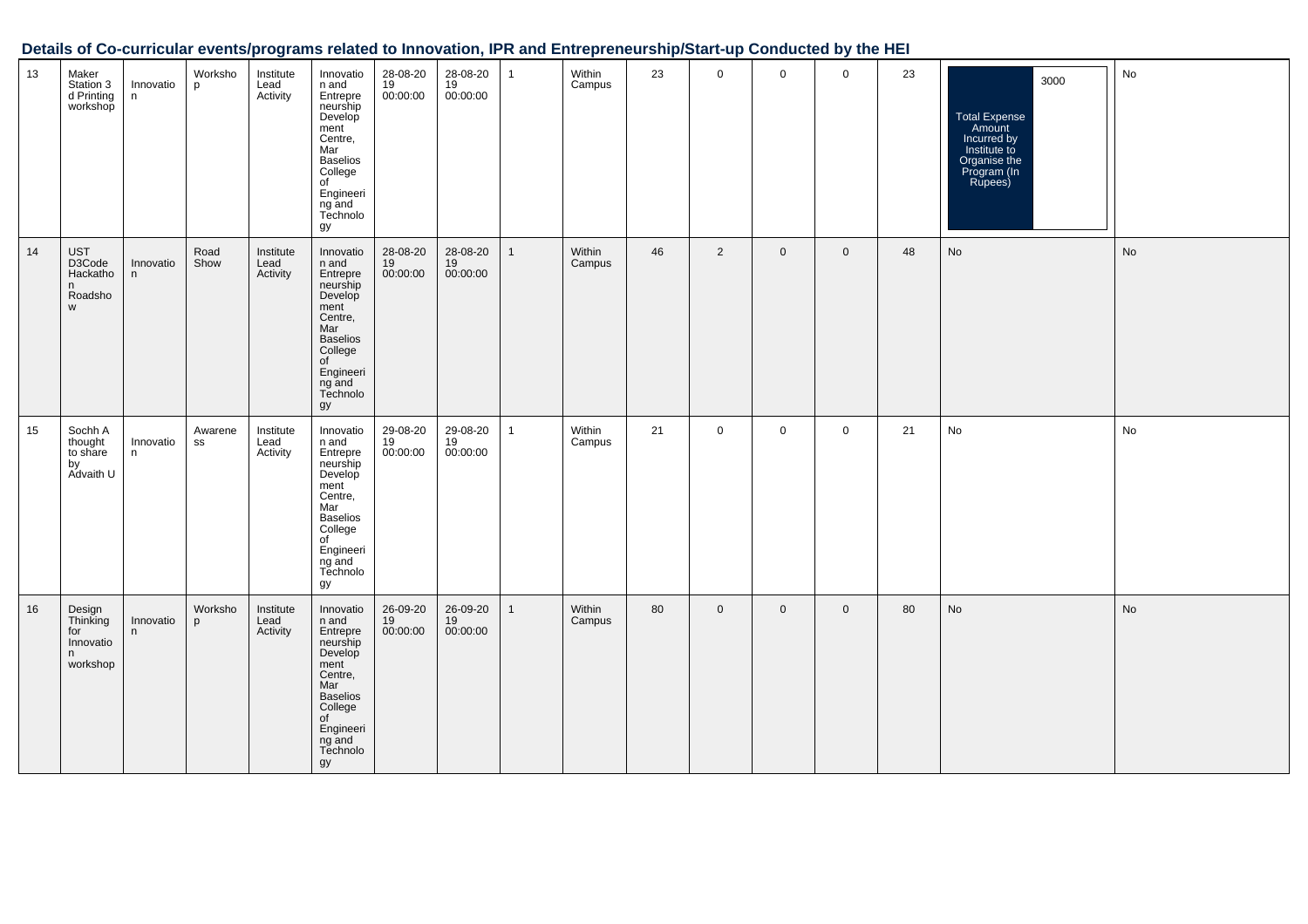| 17 | Entrepre<br>neurship<br>as a<br>career<br>option                 | Entrepre<br>neurship/<br>Startup <sup>'</sup>        | Awarene<br>SS          | Institute<br>Lead<br>Activity | Innovatio<br>n and<br>Entrepre<br>neurship<br>Develop<br>ment<br>Centre,<br>Mar<br><b>Baselios</b><br>College<br>of<br>Engineeri<br>ng and<br>Technolo<br>gy | 04-10-20<br>19<br>00:00:00              | 04-10-20<br>19<br>00:00:00 | $\mathbf{1}$   | Within<br>Campus | 34 | 3              | $\mathbf 0$ | $\mathbf 0$ | 37 | No                                                                                                        | No |
|----|------------------------------------------------------------------|------------------------------------------------------|------------------------|-------------------------------|--------------------------------------------------------------------------------------------------------------------------------------------------------------|-----------------------------------------|----------------------------|----------------|------------------|----|----------------|-------------|-------------|----|-----------------------------------------------------------------------------------------------------------|----|
| 18 | Sochh<br>My<br>Innovatio<br>n.<br>Journey<br>by Anto<br>P. Biju  | Entrepre<br>neurship/<br>Startup,<br>Innovatio<br>n  | Motivatio<br>nal speak | Institute<br>Lead<br>Activity | Innovatio<br>n and<br>Entrepre<br>neurship<br>Develop<br>ment<br>Centre,<br>Mar<br><b>Baselios</b><br>College<br>of<br>Engineeri<br>ng and<br>Technolo<br>gy | 26-10-20<br>$\frac{19}{19}$<br>00:00:00 | 26-10-20<br>19<br>00:00:00 | $\mathbf{1}$   | Within<br>Campus | 82 | $6\phantom{1}$ | $\mathbf 0$ | $\mathbf 0$ | 88 | 3000<br>Total Expense<br>Amount<br>Incurred by<br>Institute to<br>Organise the<br>Program (In<br>Rupees)  | No |
| 19 | Inceptra<br>2019                                                 | Entrepre<br>neurship/<br>Startup,<br>Innovatio<br>n. | Boot<br>camp           | Institute<br>Lead<br>Activity | Innovatio<br>n and<br>Entrepre<br>neurship<br>Develop<br>ment<br>Centre,<br>Mar<br><b>Baselios</b><br>College<br>of<br>Engineeri<br>ng and<br>Technolo<br>gy | 09-11-20<br>19<br>00:00:00              | 10-11-20<br>19<br>00:00:00 | $\overline{2}$ | Within<br>Campus | 54 | 5              | $\mathbf 0$ | $\mathbf 0$ | 59 | 11920<br>Total Expense<br>Amount<br>Incurred by<br>Institute to<br>Organise the<br>Program (In<br>Rupees) | No |
| 20 | Sochh A<br>thought<br>to share<br>by<br>Aravind<br>Venugop<br>al | Innovatio<br>n                                       | Seminar                | Institute<br>Lead<br>Activity | Innovatio<br>n and<br>Entrepre<br>neurship<br>Develop<br>ment<br>Centre,<br>Mar<br><b>Baselios</b><br>College<br>of<br>Engineeri<br>ng and<br>Technolo<br>gy | 18-02-20<br>20<br>00:00:00              | 18-02-20<br>20<br>00:00:00 | $\mathbf{1}$   | Within<br>Campus | 36 | $\mathbf 0$    | $\mathbf 0$ | $\mathbf 0$ | 36 | No                                                                                                        | No |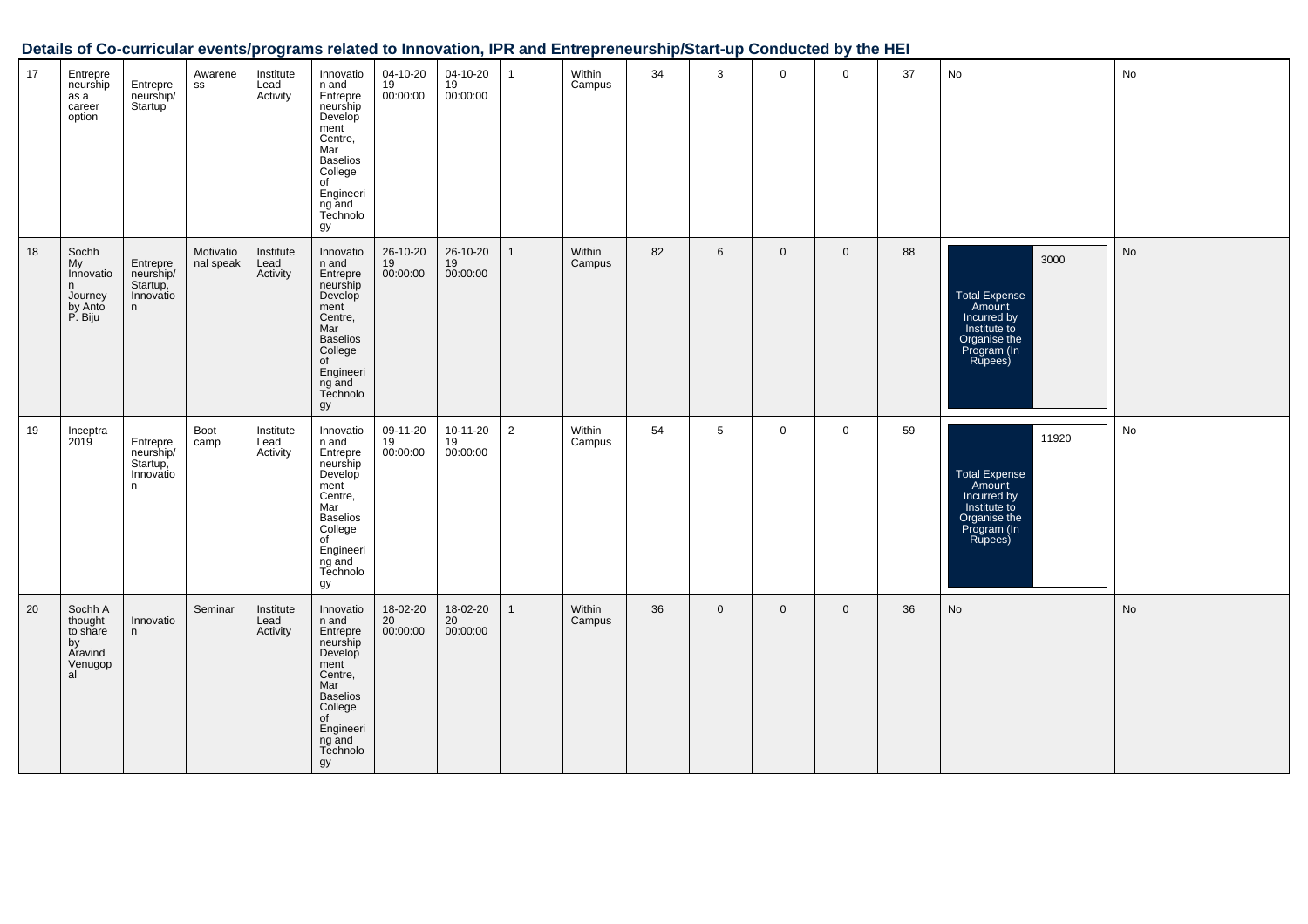| 21 | Art N<br>Craft of<br>Photogra<br>phy &<br>Marketin<br>g              | Entrepre<br>neurship/<br>Startup <sup>1</sup>       | Worksho<br>p             | Institute<br>Lead<br>Activity | Innovatio<br>n and<br>Entrepre<br>neurship<br>Develop<br>ment<br>Centre,<br>Mar<br><b>Baselios</b><br>College<br>of<br>Engineeri<br>ng and<br>Technolo<br>gy | 29-02-20<br>20<br>00:00:00 | 29-02-20<br>20<br>00:00:00 | $\mathbf{1}$ | Within<br>Campus  | 50  | $\overline{2}$ | $\mathbf 0$ | $\overline{0}$ | 52  | 3000<br><b>Total Expense</b><br>Amount<br>Incurred by<br>Institute to<br>Organise the<br>Program (In<br>Rupees) | No |
|----|----------------------------------------------------------------------|-----------------------------------------------------|--------------------------|-------------------------------|--------------------------------------------------------------------------------------------------------------------------------------------------------------|----------------------------|----------------------------|--------------|-------------------|-----|----------------|-------------|----------------|-----|-----------------------------------------------------------------------------------------------------------------|----|
| 22 | Smart<br>India<br>Hackatho<br>$n \mid$ SIH<br>Prelims                | Entrepre<br>neurship/<br>Startup,<br>Innovatio<br>n | Hackatho<br>n            | Institute<br>Lead<br>Activity | Innovatio<br>n and<br>Entrepre<br>neurship<br>Develop<br>ment<br>Centre,<br>Mar<br><b>Baselios</b><br>College<br>of<br>Engineeri<br>ng and<br>Technolo<br>gy | 27-03-20<br>20<br>00:00:00 | 27-03-20<br>20<br>00:00:00 | $\mathbf{1}$ | Within<br>Campus  | 66  | $\mathbf 0$    | $\mathbf 0$ | $\mathbf 0$    | 66  | 3000<br>Total Expense<br>Amount<br>Incurred by<br>Institute to<br>Organise the<br>Program (In<br>Rupees)        | No |
| 23 | Quick<br>Tips for a<br>Head<br>Start to<br>the<br>corporate<br>World | Innovatio<br>n                                      | Motivatio<br>nal speak   | Institute<br>Lead<br>Activity | Departm<br>ent of<br>Compute<br>rScience<br>and<br>Engineeri<br>ng                                                                                           | 20-08-20<br>19<br>00:00:00 | 20-08-20<br>19<br>00:00:00 | $\mathbf{1}$ | Within<br>Campus  | 120 | $\mathbf 0$    | $\mathbf 0$ | $\mathbf 0$    | 120 | No                                                                                                              | No |
| 24 | Unity3D                                                              | Innovatio<br>n                                      | Skill<br>developm<br>ent | Institute<br>Lead<br>Activity | Departm<br>ent of<br>Compute<br>r Science<br>and<br>Engineeri<br>ng                                                                                          | 24-08-20<br>19<br>00:00:00 | 24-08-20<br>19<br>00:00:00 | $\mathbf{1}$ | Within<br>Campus  | 24  | $\mathbf 0$    | $\mathbf 0$ | $\mathbf 0$    | 24  | No                                                                                                              | No |
| 25 | Amrithap<br>uri<br>campus<br>visit                                   | Innovatio<br>n                                      | Exposure<br>visit        | Institute<br>Lead<br>Activity | Departm<br>ent of<br>Compute<br>r Science<br>and<br>Engineeri<br>ng                                                                                          | 18-09-20<br>19<br>00:00:00 | 18-09-20<br>19<br>00:00:00 | $\mathbf{1}$ | Outside<br>Campus | 6   | $\mathbf 0$    | $\mathbf 0$ | $\mathbf 0$    | 6   | No                                                                                                              | No |
| 26 | Strava<br>Cyber lab<br>Visit                                         | Innovatio<br>n                                      | Exposure<br>visit        | Institute<br>Lead<br>Activity | Departm<br>ent of<br>Compute<br>r Science<br>and<br>Engineeri<br>ng                                                                                          | 09-01-20<br>20<br>00:00:00 | 09-01-20<br>20<br>00:00:00 | $\mathbf{1}$ | Outside<br>Campus | 6   | $\mathbf 0$    | $\mathbf 0$ | $\mathbf 0$    | 6   | No                                                                                                              | No |
| 27 | Coding<br>competiti<br>on<br>CODEIT<br>20                            | Innovatio<br>n                                      | Innovatio<br>n Contest   | Institute<br>Lead<br>Activity | Departm<br>ent of<br>Compute<br>r Science<br>and<br>Engineeri<br>ng                                                                                          | 15-02-20<br>20<br>00:00:00 | 15-02-20<br>20<br>00:00:00 | $\mathbf{1}$ | Within<br>Campus  | 20  | $\mathbf 0$    | $\mathbf 0$ | $\mathbf 0$    | 20  | No                                                                                                              | No |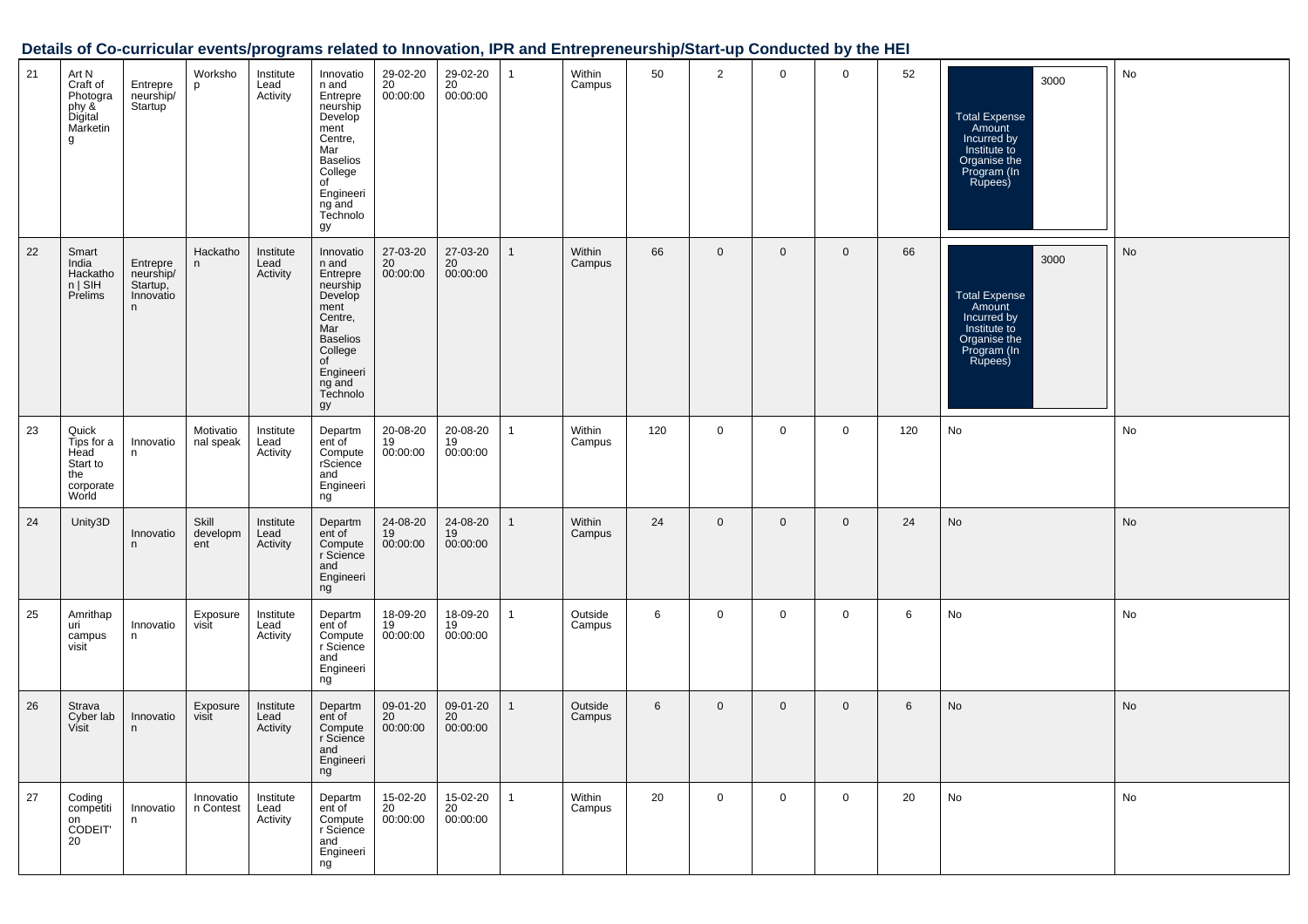| 28 | TRYDAN<br>Perceive<br>the<br>Transcie<br>nce                       | Innovatio<br>n.                                     | Innovatio<br>n Contest   | Institute<br>Lead<br>Activity | Departm<br>ent of<br>Electrical<br>and<br>Electroni<br>cs<br>Engineeri<br>ng            | 26-04-20<br>19<br>00:00:00 | 28-04-20<br>19<br>00:00:00 | 3              | Within<br>Campus  | 19           | $\mathbf 0$ | 23             | $\mathbf 0$ | 42  | 20000<br>Total Expense<br>Amount<br>Incurred by<br>Institute to<br>Organise the<br>Program (In<br>Rupees)         | No        |
|----|--------------------------------------------------------------------|-----------------------------------------------------|--------------------------|-------------------------------|-----------------------------------------------------------------------------------------|----------------------------|----------------------------|----------------|-------------------|--------------|-------------|----------------|-------------|-----|-------------------------------------------------------------------------------------------------------------------|-----------|
| 29 | RC<br>Aircraft<br>Worksho<br>p                                     | Innovatio<br>n                                      | Skill<br>developm<br>ent | Institute<br>Lead<br>Activity | Departm<br>ent of<br>Electrical<br>and<br>Electroni<br>cs<br>Engineeri<br>ng            | 03-01-20<br>20<br>00:00:00 | 04-01-20<br>20<br>00:00:00 | $\overline{2}$ | Within<br>Campus  | 0            | $\mathbf 0$ | 17             | $\mathbf 0$ | 17  | No                                                                                                                | No        |
| 30 | <b>NEXUZ</b><br>19                                                 | Entrepre<br>neurship/<br>Startup                    | Worksho<br>p             | Institute<br>Lead<br>Activity | Departm<br>ent of<br>Electrical<br>and<br>Electroni<br>СS<br>Engineeri<br>ng            | 11-10-20<br>19<br>00:00:00 | 12-10-20<br>19<br>00:00:00 | $\overline{2}$ | Within<br>Campus  | 384          | $\mathbf 0$ | 600            | $\mathbf 0$ | 984 | 856903<br><b>Total Expense</b><br>Amount<br>Incurred by<br>Institute to<br>Organise the<br>Program (In<br>Rupees) | No        |
| 31 | <b>PATW</b><br>South<br>Asia<br>Finals                             | Innovatio<br>n                                      | Innovatio<br>n Contest   | Institute<br>Lead<br>Activity | Departm<br>ent of<br>Electrical<br>and<br>Electroni<br>cs<br>Engineeri<br>ng            | 10-08-20<br>19<br>00:00:00 | 10-08-20<br>19<br>00:00:00 | $\mathbf{1}$   | Outside<br>Campus | $\mathbf{1}$ | 0           | $\overline{7}$ | $\mathbf 0$ | 8   | No                                                                                                                | No        |
| 32 | <b>IGNIET</b><br>2020                                              | Innovatio<br>n.                                     | Motivatio<br>nal speak   | Institute<br>Lead<br>Activity | Departm<br>ent of<br>Electrical<br>and<br>Electroni<br>$\mathtt{CS}$<br>Engineeri<br>ng | 29-02-20<br>20<br>00:00:00 | 29-02-20<br>20<br>00:00:00 | $\mathbf{1}$   | Within<br>Campus  | 39           | $\mathbf 0$ | $\mathbf 0$    | $\mathbf 0$ | 39  | No                                                                                                                | <b>No</b> |
| 33 | PATW<br>College<br>Heats                                           | Innovatio<br>n                                      | Innovatio<br>n Contest   | Institute<br>Lead<br>Activity | Departm<br>ent of<br>Electrical<br>and<br>Electroni<br>cs<br>Engineeri<br>ng            | 07-03-20<br>20<br>00:00:00 | 07-03-20<br>20<br>00:00:00 | $\mathbf{1}$   | Within<br>Campus  | 18           | $\mathbf 0$ | 0              | $\mathbf 0$ | 18  | No                                                                                                                | No        |
| 34 | American<br>Society<br>for<br>Mechanic<br>al<br>Engineer<br>s E-FX | Innovatio<br>n                                      | Mentorin<br>g<br>Session | Student<br>Lead<br>Activity   | American<br>Society<br>For<br>Mechanic<br>al<br>Engineer<br>${\sf s}$                   | 12-10-20<br>19<br>00:00:00 | 12-10-20<br>19<br>00:00:00 | $\mathbf{1}$   | Within<br>Campus  | 170          | $\mathbf 0$ | 180            | $\mathbf 0$ | 350 | No                                                                                                                | No        |
| 35 | ASMERI<br>SE                                                       | Entrepre<br>neurship/<br>Startup,<br>Innovatio<br>n | Mentorin<br>g<br>Session | Student<br>Lead<br>Activity   | American<br>Society<br>For<br>Mechanic<br>al<br>Engineer<br>s                           | 15-02-20<br>20<br>00:00:00 | 15-02-20<br>20<br>00:00:00 | $\mathbf{1}$   | Within<br>Campus  | 74           | $\mathbf 0$ | $\mathbf 0$    | $\mathbf 0$ | 74  | <b>Total Expense</b><br>15180<br>Amount<br>Incurred by<br>Institute to<br>Organise the<br>Program (In<br>Rupees)  | No        |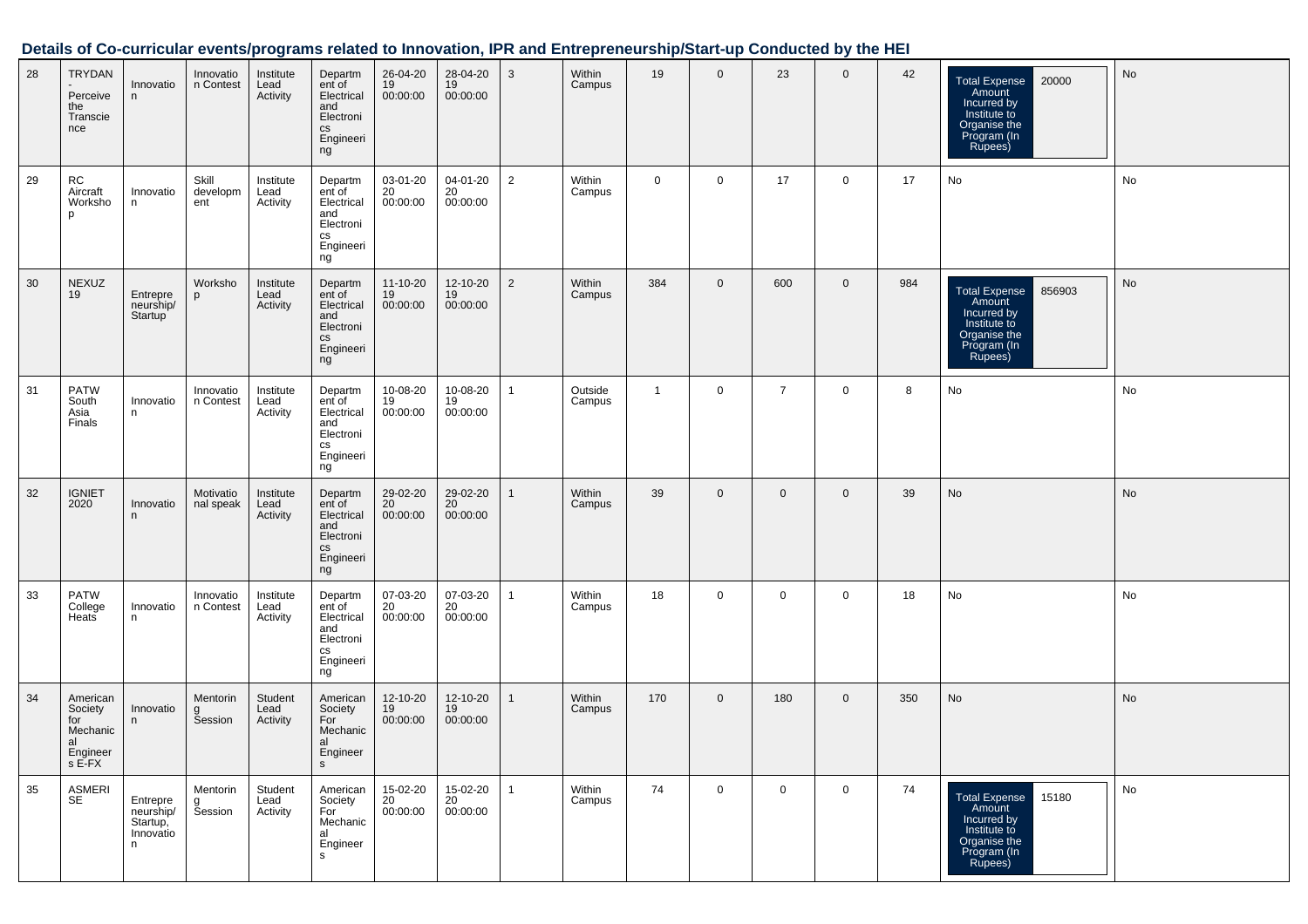# Details of Students, Faculties/Staff Participation/Representation in Co-curricular events/programs related to Innovation, IPR and Entrepreneurship/Start-up at the State,<br>National and (or) International Level (Organized by

| Srno           | Name of<br>Program<br>(Full<br>Name)                                                                                    | Program<br>Theme                 | Program<br><b>Type</b>     | Organizin<br>g Agency<br>/ Institute<br>Name            | Organizin<br>g Agency<br>Type | Program<br>Start<br>Date   | Program<br>End Date        | Program<br>Duration(i<br>n Days) | Participa<br>nts<br>(Students | Participa<br>nts<br>(Faculty) | Total<br>Number<br>of<br>Participa<br>nts | Awards/R<br>ecognitio<br>ns/Achiev<br>ements | Award /<br>Position /<br>Recogniti<br>on<br>Secured | Title of<br>Innovatio<br>n / Start-<br><b>up</b><br>Secured<br>the<br>Award /<br>Recogniti<br>on | Had institute spent expenses<br>either from own resource/<br>received fund towards sending<br>delegation to participate /<br>represent the activity / event? | Did any of the participants<br>received any awards/recognition<br>for startup / innovation ideas /<br>research |
|----------------|-------------------------------------------------------------------------------------------------------------------------|----------------------------------|----------------------------|---------------------------------------------------------|-------------------------------|----------------------------|----------------------------|----------------------------------|-------------------------------|-------------------------------|-------------------------------------------|----------------------------------------------|-----------------------------------------------------|--------------------------------------------------------------------------------------------------|--------------------------------------------------------------------------------------------------------------------------------------------------------------|----------------------------------------------------------------------------------------------------------------|
| $\mathbf{1}$   | New<br>Product<br>Develop<br>ment and<br>Fuzzy<br>Front-<br>End<br>ideation<br>and<br>innovatio<br>n.<br>framewor<br>ks | Innovatio<br>n.                  | Worksho<br>p               | <b>KDISC</b>                                            | Govt.<br>Agency<br>(Sitate)   | 31-05-20<br>19<br>00:00:00 | 02-06-20<br>19<br>00:00:00 | 3                                | $\Omega$                      | -1                            | -1                                        | <b>No</b>                                    | $\scriptstyle\cdots$                                | $\scriptstyle\cdots$                                                                             | No                                                                                                                                                           | No                                                                                                             |
| 2              | Recent<br>trends<br>and<br>challenge<br>s in<br>Cyber<br>security                                                       | Innovatio<br>n                   | Worksho<br>D               | ER and<br>DC IT                                         | Govt.<br>Agency<br>(Central)  | 12-06-20<br>19<br>00:00:00 | 14-06-20<br>19<br>00:00:00 | 3                                | $\Omega$                      | 2                             | $\overline{2}$                            | <b>No</b>                                    | $\hspace{0.05cm} \ldots$                            | $\hspace{0.05cm} \cdots$                                                                         | <b>No</b>                                                                                                                                                    | <b>No</b>                                                                                                      |
| 3              | InfyTQ<br>based<br>Foundati<br>on<br>Program                                                                            | Innovatio<br>n                   | Training                   | Vidhya<br>Academy<br>Thrissur                           | Educatio<br>nal<br>Institute  | 24-06-20<br>19<br>00:00:00 | 29-06-20<br>19<br>00:00:00 | 6                                | $\mathbf 0$                   | 2                             | $\overline{2}$                            | No                                           | $\hspace{0.05cm} \ldots$                            | $\hspace{0.05cm} \cdots$                                                                         | No                                                                                                                                                           | No                                                                                                             |
| $\overline{4}$ | Short<br>term<br>Course<br>on Data<br>Analytics                                                                         | Innovatio<br>n                   | Training                   | <b>IISC</b><br>Banglore                                 | Educatio<br>nal<br>Institute  | 22-07-20<br>19<br>00:00:00 | 26-07-20<br>19<br>00:00:00 | 5                                | $\Omega$                      | $\mathbf{1}$                  | $\overline{1}$                            | <b>No</b>                                    | $\overline{\phantom{a}}$                            | ---                                                                                              | No                                                                                                                                                           | No                                                                                                             |
| 5              | Orientatio<br>n session<br>on IIC2.0<br>and<br><b>ARIIA</b><br>2020                                                     | Innovatio<br>n.                  | Orientatio<br>n<br>Session | Marian<br>Engineeri<br>ng<br>College,<br>Trivandru<br>m | Govt.<br>Agency<br>(Central)  | 07-08-20<br>19<br>00:00:00 | 07-08-20<br>19<br>00:00:00 | $\mathbf{1}$                     | $\mathbf 0$                   |                               | $\overline{1}$                            | No                                           | $\cdots$                                            | $\hspace{0.05cm} \cdots$                                                                         | No                                                                                                                                                           | No                                                                                                             |
| 6              | <b>IEDC</b><br>Summit<br>2019                                                                                           | Entrepre<br>neurship/<br>Startup | Start-up<br>Conclave       | Kerala<br>Startup<br><b>Mission</b>                     | Govt.<br>Agency<br>(Sitate)   | 19-10-20<br>19<br>00:00:00 | 19-10-20<br>19<br>00:00:00 | $\mathbf{1}$                     | 10 <sup>°</sup>               | $\overline{4}$                | 14                                        | <b>No</b>                                    | $---$                                               | $---$                                                                                            | <b>TotalTotal</b><br>2800<br>Expense<br>Amount<br>Incurred by<br>Institute? (Ín<br>Rupees)                                                                   | No                                                                                                             |
| $\overline{7}$ | Worksho<br>p on<br>Python                                                                                               | Innovatio<br>n                   | Worksho<br>p               | ICT<br>Academy<br>of Kerala                             | Govt.<br>Agency<br>(State)    | 12-12-20<br>19<br>00:00:00 | 13-12-20<br>19<br>00:00:00 | $\overline{2}$                   | $\mathbf 0$                   | 2                             | $\overline{2}$                            | No                                           | $- - -$                                             | $\hspace{0.05cm} \ldots$                                                                         | No                                                                                                                                                           | No                                                                                                             |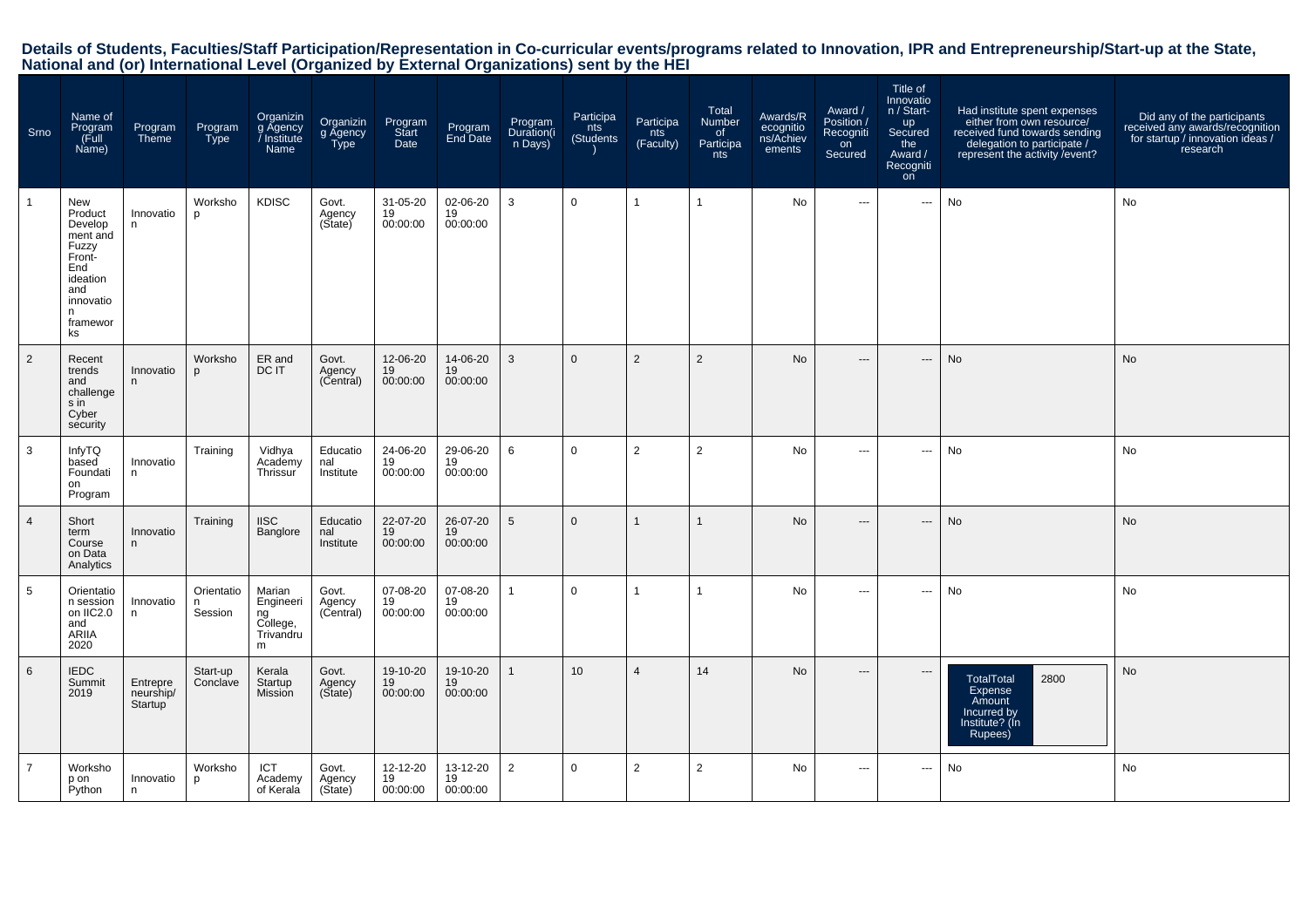Details of Students, Faculties/Staff Participation/Representation in Co-curricular events/programs related to Innovation, IPR and Entrepreneurship/Start-up at the State,<br>National and (or) International Level (Organized by

| 8  | Fifth<br>Internatio<br>nal<br>Symposi<br>um<br>Intelligent<br>Systems<br>Technolo<br>gies and<br><b>Applicatio</b><br>$ns$ (ISTA<br>19) | Innovatio<br>n  | Conferen<br>ce          | Indian<br>Institute<br>of<br>Informati<br>on<br>Technolo<br>gy and<br>Manage<br>ment-<br>Kerala | Educatio<br>nal<br>Institute | 18-12-20<br>19<br>00:00:00 | 21-12-20<br>19<br>00:00:00 | $\overline{4}$ | $\Omega$     | $\mathbf{1}$   |                | Yes       | <b>Best</b><br>paper<br>awrard | Improved<br>PSO for<br>optimizin<br>g false<br>alert in<br><b>IDS</b> | No                                                                                          | Award /<br>Best paper<br>Position /<br>awrard<br>Recognition<br>Secured<br>Title of<br>Improved<br>PSO for<br>Innovation /<br>optimizing<br>Start-up<br>false alert<br>Secured the<br>in IDS<br>Award /<br>Recognition<br>Novel<br>Award/Recog<br>Research<br>nition/Achieve<br>Paper/Work<br>ment<br>Received for |
|----|-----------------------------------------------------------------------------------------------------------------------------------------|-----------------|-------------------------|-------------------------------------------------------------------------------------------------|------------------------------|----------------------------|----------------------------|----------------|--------------|----------------|----------------|-----------|--------------------------------|-----------------------------------------------------------------------|---------------------------------------------------------------------------------------------|--------------------------------------------------------------------------------------------------------------------------------------------------------------------------------------------------------------------------------------------------------------------------------------------------------------------|
| 9  | COCONe<br>t 19<br>Internatio<br>nal<br>Conferen<br>ce                                                                                   | Innovatio<br>n. | Conferen<br>ce          | <b>IIITMK-</b><br>Kerala                                                                        | Educatio<br>nal<br>Institute | 19-12-20<br>19<br>00:00:00 | 19-12-20<br>19<br>00:00:00 | $\mathbf{1}$   | $\mathbf 0$  | $\mathbf{1}$   |                | No        | $- - -$                        | $\scriptstyle\cdots$                                                  | No                                                                                          | No                                                                                                                                                                                                                                                                                                                 |
| 10 | Micropro<br>cessor<br>Architect<br>ure and<br>lts<br>Impleme<br>ntations                                                                | Innovatio<br>n. | Worksho<br>$\mathsf{D}$ | ER and<br>DC IT                                                                                 | Govt.<br>Agency<br>(Central) | 15-02-20<br>20<br>00:00:00 | 15-02-20<br>20<br>00:00:00 | $\mathbf{1}$   | $\mathbf{0}$ | 2              | 2              | <b>No</b> | $---$                          | $\cdots$                                                              | No                                                                                          | <b>No</b>                                                                                                                                                                                                                                                                                                          |
| 11 | Institution<br>Innovatio<br>n Council<br>(IIC)<br>Ambassa<br>dor<br>Training<br>Series                                                  | Innovatio<br>n  | Training                | ACS<br>College<br>of<br>Engineeri<br>ng,<br>Bangalor<br>e                                       | Govt.<br>Agency<br>(Central) | 26-02-20<br>20<br>00:00:00 | 27-02-20<br>20<br>00:00:00 | 2              | $\Omega$     | $\overline{4}$ | $\overline{4}$ | <b>No</b> | $\cdots$                       | $\cdots$                                                              | 27000<br><b>TotalTotal</b><br>Expense<br>Amount<br>Incurred by<br>Institute? (In<br>Rupees) | No                                                                                                                                                                                                                                                                                                                 |
| 12 | Indian<br>region<br>Student<br>Conferen<br>ce                                                                                           | Innovatio<br>n. | Conferen<br>ce          | ASCE<br>Indian<br>Region<br>Student<br>Conferen<br>ce                                           | Educatio<br>nal<br>Institute | 03-03-20<br>20<br>00:00:00 | 06-03-20<br>20<br>00:00:00 | $\overline{4}$ | 6            | $\overline{0}$ | 6              | No        | $---$                          | $\hspace{0.05cm} \ldots$                                              | No                                                                                          | No                                                                                                                                                                                                                                                                                                                 |

#### **List the Academic Programs on Innovation, IPR and Entrepreneurship Development Offered During the Academic Period (2019-20)**

| Srno      | Title of Course/Subject<br>Offered | Program Theme | Type of Course                        | Course Offering<br>Department/Centr<br>e/Unit Name | Level of<br>Course                                               | Program<br>Start Date | Program End<br>Date | Program<br>Duration(in Days) | Mode of Delivery | <b>Total Numbers of</b><br>Participants | Total Numbers of<br>Contact Hours of Course<br>(Minimum 30 Contact<br>hours) |
|-----------|------------------------------------|---------------|---------------------------------------|----------------------------------------------------|------------------------------------------------------------------|-----------------------|---------------------|------------------------------|------------------|-----------------------------------------|------------------------------------------------------------------------------|
|           | Design Project                     | Innovation    | Elective/Core<br><b>Credit Course</b> | <b>Credit Course</b><br>(Compulsory)               | Department<br>of Electrical<br>and<br>Electronics<br>Engineering | 01-08-2019            | 22-11-2019          | 114                          | Offline          | 75                                      | 40                                                                           |
| $\vert$ 2 | Design Project                     | Innovation    | Elective/Core<br><b>Credit Course</b> | <b>Credit Course</b><br>(Compulsory)               | Department<br>of<br>Mechanical<br>Engineering                    | 01-08-2019            | 22-11-2019          | 114                          | Offline          | 125                                     | 40                                                                           |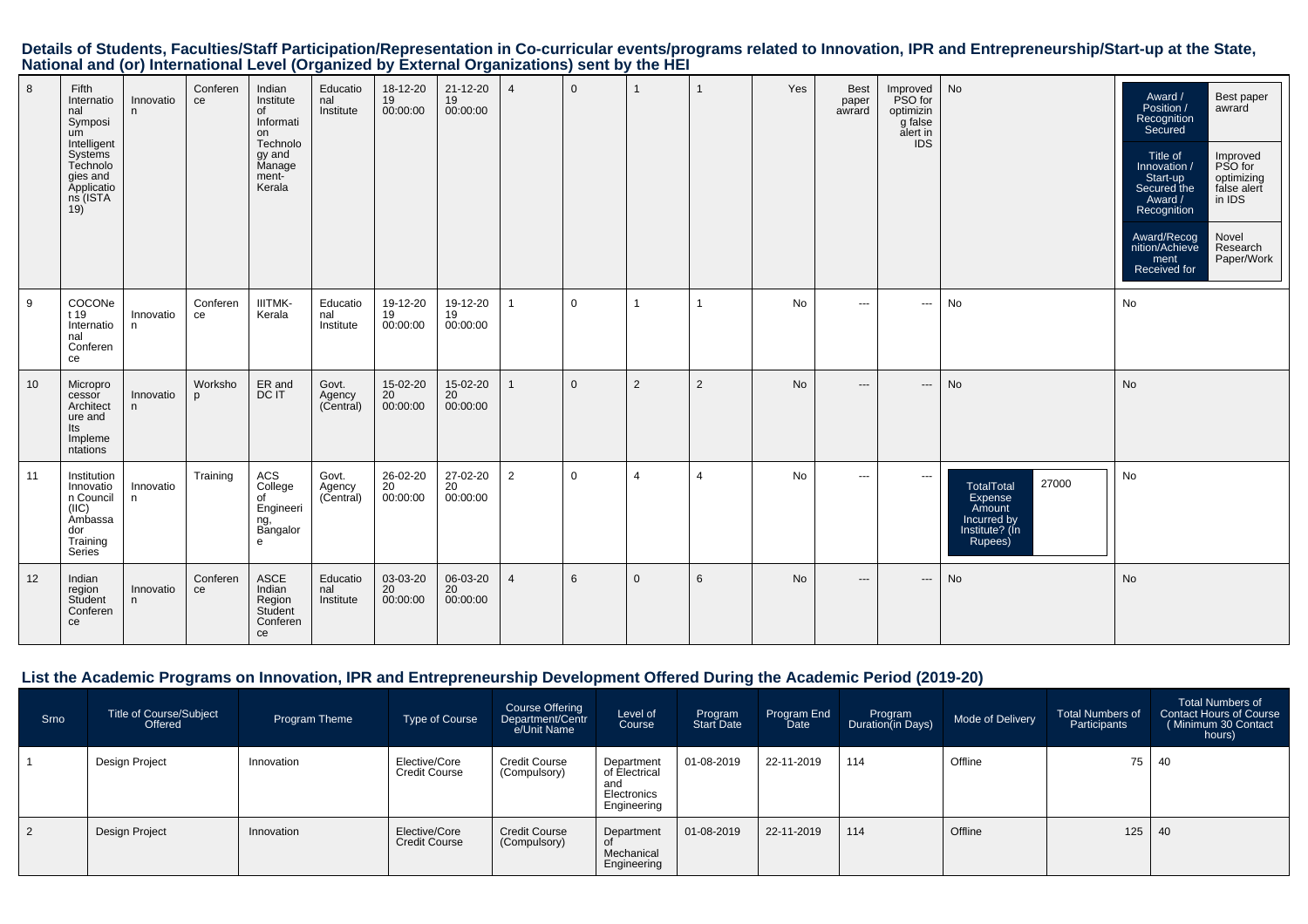| Design Project | Innovation | Elective/Core<br><b>Credit Course</b> | <b>Credit Course</b><br>(Compulsory) | Department<br>of Civil<br>Engineering                                          | 01-08-2019         | 22-11-2019 | 114 | Offline | 117 | -40 |
|----------------|------------|---------------------------------------|--------------------------------------|--------------------------------------------------------------------------------|--------------------|------------|-----|---------|-----|-----|
| Design Project | Innovation | Elective/Core<br><b>Credit Course</b> | <b>Credit Course</b><br>(Compulsory) | Department<br>of Electronics<br>and<br>Communicati<br><b>on</b><br>Engineering | $  01 - 08 - 2019$ | 22-11-2019 | 114 | Offline | 79  | 40  |
| Design Project | Innovation | Elective/Core<br><b>Credit Course</b> | <b>Credit Course</b><br>(Compulsory) | Department<br>of Computer<br>Science and<br>Engineering                        | 01-08-2019         | 22-11-2019 | 114 | Offline | 110 | -40 |

**LiList the Employment Generation Skill Development Programs Organized by the HEI on Innovation, IPR and Entrepreneurship Development During the Academic Period(2019-20)**

| Srno | Title of the Training Program         | <b>Program Theme</b> | Type of Course                                       | Course Offering<br>Department/Centre/<br>Unit Name               | Program Start<br>Date | Program End<br>Date | Program<br>Duration(in<br>Days) | Mode of Delivery | <b>Total Numbers of</b><br>Participants | <b>Total Numbers of Contact</b><br>Hours of Course (Minimum<br>30 Contact hours) |
|------|---------------------------------------|----------------------|------------------------------------------------------|------------------------------------------------------------------|-----------------------|---------------------|---------------------------------|------------------|-----------------------------------------|----------------------------------------------------------------------------------|
|      | SDP Python Programming                | Innovation           | Employment<br><b>Generation Training</b><br>Programs | Innovation and<br>Entrepreneurship<br>Development<br>Centre IEDC | 23-08-2019            | 28-08-2019          | 6                               | Offline          |                                         | $30 \mid 30$                                                                     |
|      | SDP Programming using<br>Raspberry Pi | Innovation           | Employment<br><b>Generation Training</b><br>Programs | Innovation and<br>Entrepreneurship<br>Development<br>Centre IEDC | 23-08-2019            | 28-08-2019          | 6                               | Offline          |                                         | $30 \mid 30$                                                                     |

# List the Full Time Faculties had with a Degree (UG/PG/PhD) in Innovation/IPR/Entrepreneurship and (or) Received Specialized Training program of I&E, IPR (MDP, EDP,<br>FDP, Short-term Certificate Course, of minimum 30 hours Du

| Srno           | <b>Faculty Name</b>  |                       | Department/Centre/Unit Name               |                                | Designation                           | Do you have a degree in I&E & IPR? |                          |                                       | Had the faculty received training on I&E &<br>IPR during AY 2019-20 |
|----------------|----------------------|-----------------------|-------------------------------------------|--------------------------------|---------------------------------------|------------------------------------|--------------------------|---------------------------------------|---------------------------------------------------------------------|
|                | Arun J S             |                       | Electronics and Communication Engineering | Assistant professor            |                                       | No                                 |                          | Yes                                   |                                                                     |
|                | <b>Training Name</b> | <b>Training Theme</b> | Type of Course                            | <b>Training Agency</b><br>Name | <b>Training Agency</b><br><b>Type</b> | <b>Training Start Date</b>         | <b>Training End Date</b> | <b>Training Duration</b><br>(in Days) | Mode of Delivery                                                    |
| $\overline{2}$ | Anu Susan Philip     |                       | Electronics and Communication Engineering | Assistant professor            |                                       | No                                 |                          | Yes                                   |                                                                     |
|                | <b>Training Name</b> | <b>Training Theme</b> | Type of Course                            | <b>Training Agency</b><br>Name | <b>Training Agency</b><br><b>Type</b> | <b>Training Start Date</b>         | <b>Training End Date</b> | <b>Training Duration</b><br>(in Days) | Mode of Delivery                                                    |
|                | Arun J S             |                       | Electronics and Communication Engineering | Assistant professor            |                                       | No                                 |                          | Yes                                   |                                                                     |
|                | Training Name        | <b>Training Theme</b> | Type of Course                            | <b>Training Agency</b><br>Name | <b>Training Agency</b><br>Type        | <b>Training Start Date</b>         | <b>Training End Date</b> | <b>Training Duration</b><br>(in Days) | Mode of Delivery                                                    |
|                | Anu Susan Philip     |                       | Electronics and Communication Engineering | Assistant professor            |                                       | <b>No</b>                          |                          | Yes                                   |                                                                     |
|                | <b>Training Name</b> | <b>Training Theme</b> | Type of Course                            | <b>Training Agency</b><br>Name | <b>Training Agency</b><br><b>Type</b> | <b>Training Start Date</b>         | <b>Training End Date</b> | <b>Training Duration</b><br>(in Days) | Mode of Delivery                                                    |
|                | Arun J S             |                       | Electronics and Communication Engineering | Assistant professor            |                                       | No.                                |                          | Yes                                   |                                                                     |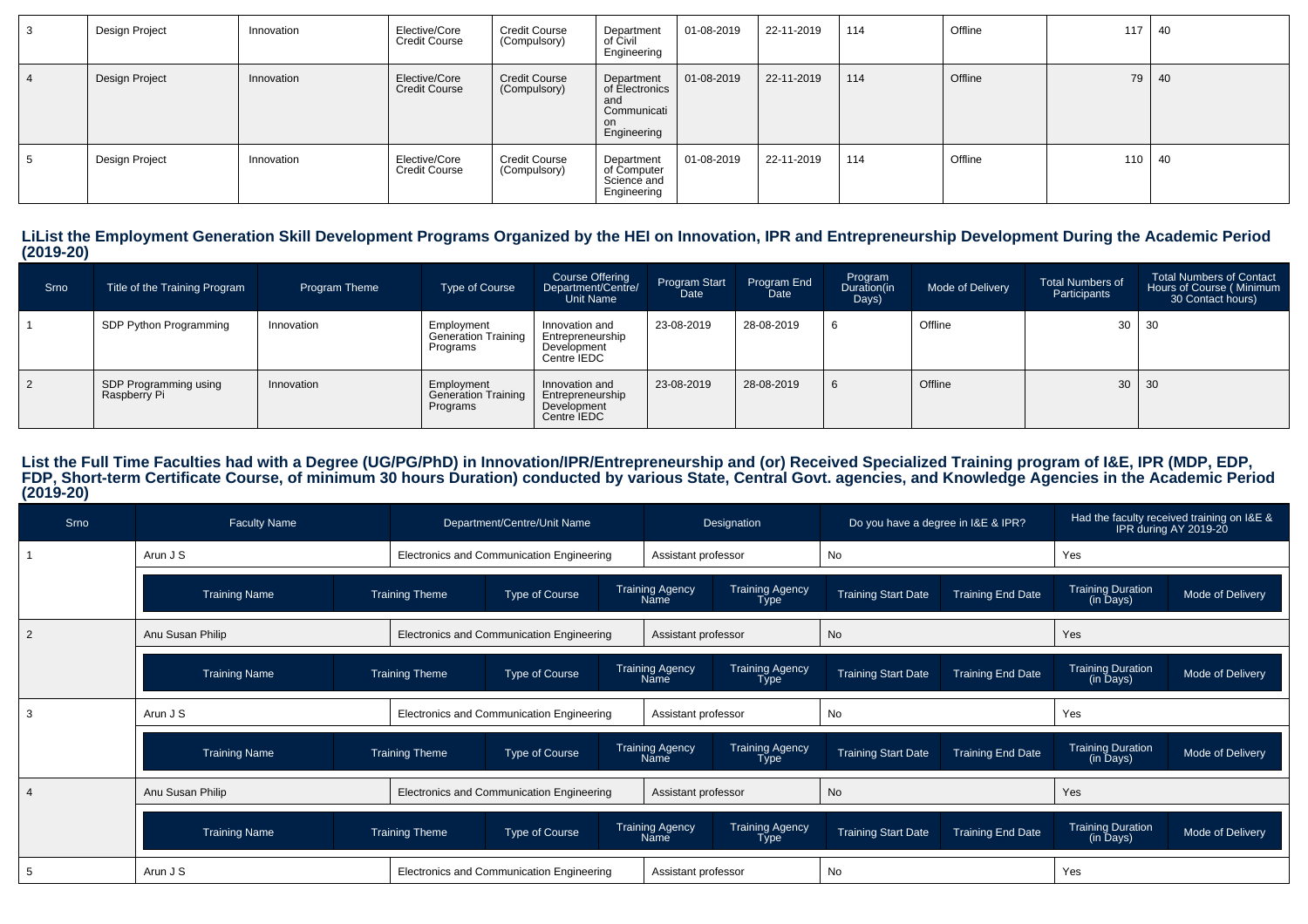| <b>Training Name</b> | <b>Training Theme</b> | Type of Course                            | <b>Training Agency</b><br><b>Name</b> | <b>Training Agency</b><br><b>Type</b> | <b>Training Start Date</b> | <b>Training End Date</b> | <b>Training Duration</b><br>(in Days) | Mode of Delivery |
|----------------------|-----------------------|-------------------------------------------|---------------------------------------|---------------------------------------|----------------------------|--------------------------|---------------------------------------|------------------|
| Jijo Jose            |                       | Electronics and Communication Engineering | Assistant professor                   |                                       | ' No                       |                          | No.                                   |                  |

# List Idea/Innovation Centric Student Clubs Are Functional at the HEI with Access to Co-working Space/Work-stations for Students with Facilities & Equipment Available to<br>promote and Support Innovation, Entrepreneurship and

| <b>Srno</b> | Name of Student Club | Type of Club    | Year of Establishment | <b>Type of Facilities</b><br>Available at the Club | <b>Student Club</b><br>with Access to<br>Other I&E<br>Facilities at the<br><b>HEI</b> | No of<br>Programs/Activiti<br>es Örganized by<br>the Student Club<br>During the AY<br>2019-20 | <b>Student Club</b><br>Team Lead<br>Name | <b>Student Club Team</b><br><b>Lead Email</b> | <b>Student Club Team</b><br>Lead Phone |
|-------------|----------------------|-----------------|-----------------------|----------------------------------------------------|---------------------------------------------------------------------------------------|-----------------------------------------------------------------------------------------------|------------------------------------------|-----------------------------------------------|----------------------------------------|
|             | Catalyst             | Innovation Club | 2013                  | Co-working Space                                   | <b>Incubation Unit</b>                                                                | 24                                                                                            | William George                           | iamwilling25@gmail.co                         | 7902821120                             |

#### **List the Pre-Incubation Facility (Tinkering Lab/Makers' Space/Design Centre/New Gen IEDC/IEDC/EDC/Innovation Centre/Startup Cell) (>= 600 Sq. Ft. Floor Area)**

| Srno | Name of Pre-<br><b>Incubation Centre</b>                                                       | Type of<br>Facility  | Year of<br>Establishme<br>nt | Type of<br>Facilities<br>Available at<br>the Centre                                         | Pre-Incubation<br>with Access to<br>Other I&E<br>Facilities at the<br><b>HEI</b> | Name of the<br>Funding<br>Schemes<br>Available<br>with Pre-<br>Incubation<br>Unit, if any<br>(Optional) | <b>Facility Details</b>                                                                                                                                         | <b>Total Nos of Dedicated</b><br>Executive/Management<br>team Strength Engaged at<br>the Facility | Had the Pre-Incubation<br>Unit Provided any<br>Funding Support for<br>Idea/Prototype/Innovati<br>on Development and<br>implementation during<br>the Financial Year<br>2019-20 | Had institute<br>Generated Income<br>either from Services<br>Offered by Pre-<br>Incubation<br>Centre/Facilities? |        | Had institute spent expenses either<br>from own resource/received fund<br>towards Establishment/Operation<br>of Pre-Incubation Centre/Facilities? |
|------|------------------------------------------------------------------------------------------------|----------------------|------------------------------|---------------------------------------------------------------------------------------------|----------------------------------------------------------------------------------|---------------------------------------------------------------------------------------------------------|-----------------------------------------------------------------------------------------------------------------------------------------------------------------|---------------------------------------------------------------------------------------------------|-------------------------------------------------------------------------------------------------------------------------------------------------------------------------------|------------------------------------------------------------------------------------------------------------------|--------|---------------------------------------------------------------------------------------------------------------------------------------------------|
|      | <b>IEDC Lab</b><br>Makers space                                                                | <b>IEDC</b>          | 2013                         | Co-working<br>Space, 3D<br>Printing &<br>Prototype<br>Equipment,<br>Work<br><b>Stations</b> | <b>Incubation Unit</b>                                                           | Incubation<br>Unit                                                                                      | Facility<br>Incharge<br>Arun J<br>S.<br>Name<br>Facility<br>arun.js<br>@mbc<br>Incharge<br>Email<br>et.ac.in<br>Facility<br>949636<br>8197<br>Incharge<br>Phone | -8                                                                                                | <b>No</b>                                                                                                                                                                     | <b>No</b>                                                                                                        |        | Yes                                                                                                                                               |
|      |                                                                                                |                      | Source of Grant / Fund       |                                                                                             |                                                                                  |                                                                                                         | <b>Agency Name</b>                                                                                                                                              |                                                                                                   | <b>Agency Type</b>                                                                                                                                                            |                                                                                                                  |        | Total Grants / Funds Received by Pre-<br>Incubation & Incubation Centre / Facilities<br>exists in Campus (In Rupees)                              |
|      | Institute's Own Fund / Resource                                                                |                      |                              |                                                                                             |                                                                                  |                                                                                                         | Mar Baselios College of Engineering and Technology                                                                                                              |                                                                                                   | <b>Educational Institute</b>                                                                                                                                                  |                                                                                                                  | 112885 |                                                                                                                                                   |
| 2    | Dr.APJAbdul<br>Kalam Centre for<br>Innovation,<br>Incubation and<br>Entreprenurship<br>(ACIIE) | Innovation<br>Centre | 2015                         | Co-working<br>Space                                                                         | <b>Incubation Unit</b>                                                           | Incubation<br>Unit                                                                                      | Facility<br>Arun J<br><sub>S</sub><br>Incharge<br>Name<br>Facility<br>arun.js<br>@mbc<br>Incharge<br>Email<br>et.ac.in                                          | 3                                                                                                 | <b>No</b>                                                                                                                                                                     | <b>No</b>                                                                                                        |        | <b>No</b>                                                                                                                                         |

#### **List the Centre of Excellence (CoE) Facilities with Advance Tools and Equipment at the HEI (>= 1000 Sq. Ft. Floor Area)**

**No Data Flled!**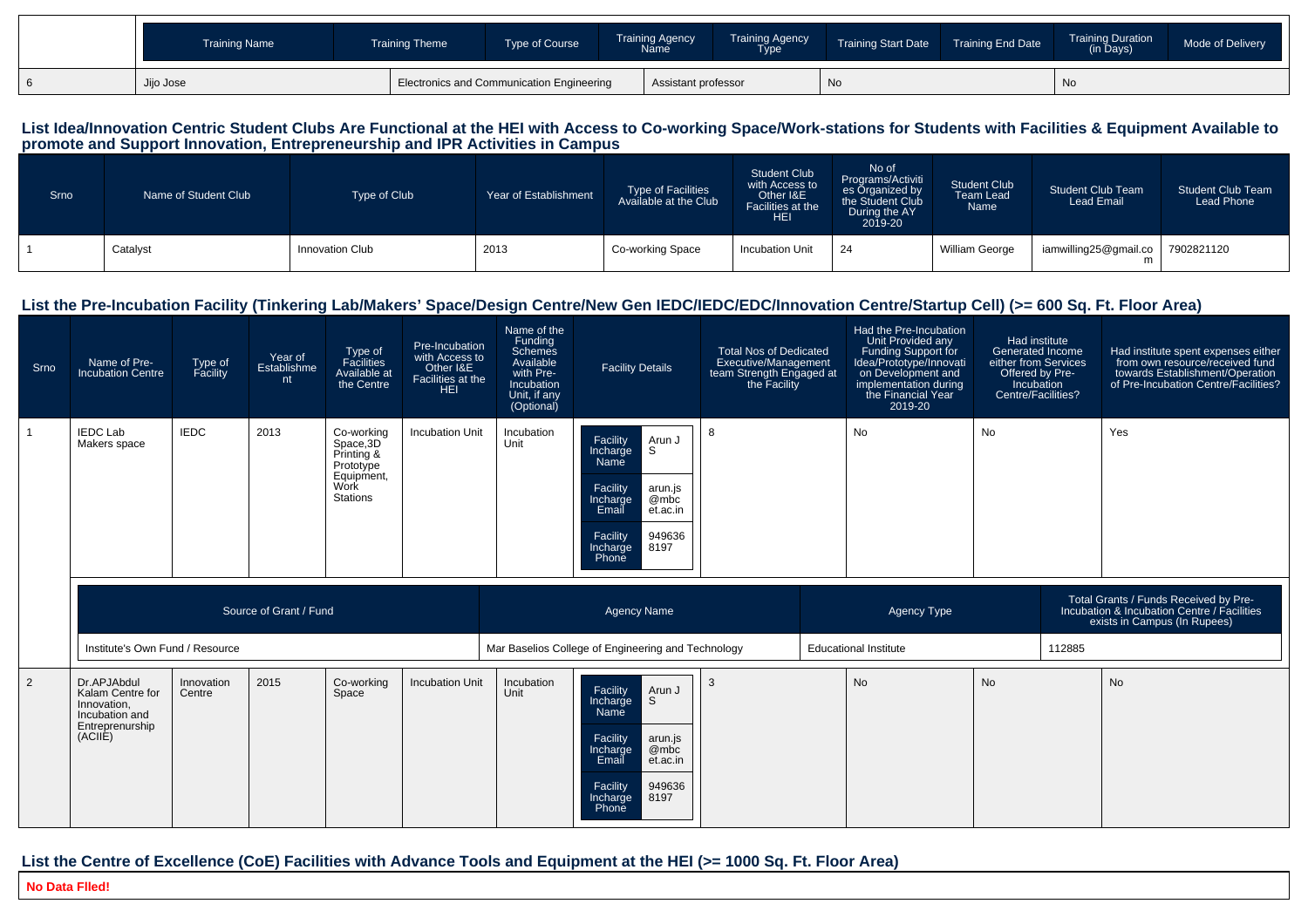**No Data Flled!**

### **List the Innovation Park/Research Park Facilities at the HEI (>= 5000 Sq. Ft. Floor Area)**

**No Data Flled!**

#### **List the IPR Cell/Technology Transfer Centre Facilities at the HEI**

**No Data Flled!**

#### **Provide detail list of Faculties as Mentor to help Ideas/Innovations/Startups**

| Srno | Name of the Faculty                       | Designation of the Faculty | Mentor Expert Area                        | Years of Experience in Mentorship (In<br>Years) |
|------|-------------------------------------------|----------------------------|-------------------------------------------|-------------------------------------------------|
|      | Arun J S                                  | Assistant professor        | Idea/Innovation Development               |                                                 |
|      | Name of Idea/Innovation/ Startup Mentored |                            | Mentoring Setup [Within (or) Outside] HEI | CIN (in case it is Startup)                     |
|      | Luggo                                     |                            | Within                                    |                                                 |
| 2    | Jijo Jose                                 | Assistant professor        | Idea/Innovation Development               |                                                 |
|      | Name of Idea/Innovation/ Startup Mentored |                            | Mentoring Setup [Within (or) Outside] HEI | CIN (in case it is Startup)                     |
|      | <b>National Innovation Contest</b>        |                            | Outside                                   |                                                 |

#### **Provide detail list of External Experts/Agencies engaged as Mentor to help Ideas/Innovations/Startups**

**No Data Flled!**

**List all the Innovations Generated Developed, Completed and Implemented in Ground with Support of Pre-incubation & Incubation facilities at the HEI and RecognitionsReceived**

| Srno | Name of the<br><b>Innovation Generated</b><br>with the Support of<br>HEI | Type of Innovation | Nature of<br>Innovation | Name of the<br><b>HEI Supported</b><br>Innovation<br>Development | Innovation<br>Developed<br>by | Stage of<br>Innovation<br>/Stage of<br>TRL it<br>started<br>receiving<br>the<br>Support<br>during the<br>FY 2019-<br>20 | Stage of<br>Innovation<br>/Stage of<br>TRL<br>reached<br>as on 31st<br>March<br>2020 | <b>Status Pre-</b><br>Incubation/Inc<br>ubation<br>Support to<br>Innovation as<br>on 31st March<br>2020 | Had the Innovation<br>Received any Recognition<br>at State, National,<br><b>International Level</b><br>Programs during the<br>financial period 2019-20 | Had the<br>Innovation<br>Converted into<br>Venture/Startu<br>p/SME Unit<br>during the<br>financial<br>period 2019-<br>20 | Had<br>Centre/institut<br>e provided any<br>Financial<br>support (either<br>own resource<br>or fund<br>received from<br>agencies) in<br>terms of Seed<br>Grant/Fund<br>Support to<br>Idea /<br>Prototype /<br>Innovations<br>Development<br>during the<br>financial<br>period 2019-<br>20 | Had the<br>Innovations<br>raised any<br>Seed<br>fund/Angel<br>Investment/VC<br>during the<br>period of<br>receiving pre-<br>incubation/inc<br>ubation<br>support at<br>your Pre-<br>incubation/inc<br>ubation or HEI<br>during the<br>financial<br>period 2019-<br>20 | Had the Pre-<br>incubation/Inc<br>ubation<br>Centre/HEI<br>received any<br>income/revenu<br>e from<br>Idea/Prototype<br>/Innovations<br>for the pre-<br>incubation/inc<br>ubation<br>support and<br>the services<br>offered by<br>Pre-<br>incubation/inc<br>ubation or<br>institute during<br>the financial<br>period 2019 |
|------|--------------------------------------------------------------------------|--------------------|-------------------------|------------------------------------------------------------------|-------------------------------|-------------------------------------------------------------------------------------------------------------------------|--------------------------------------------------------------------------------------|---------------------------------------------------------------------------------------------------------|--------------------------------------------------------------------------------------------------------------------------------------------------------|--------------------------------------------------------------------------------------------------------------------------|-------------------------------------------------------------------------------------------------------------------------------------------------------------------------------------------------------------------------------------------------------------------------------------------|-----------------------------------------------------------------------------------------------------------------------------------------------------------------------------------------------------------------------------------------------------------------------|----------------------------------------------------------------------------------------------------------------------------------------------------------------------------------------------------------------------------------------------------------------------------------------------------------------------------|
|------|--------------------------------------------------------------------------|--------------------|-------------------------|------------------------------------------------------------------|-------------------------------|-------------------------------------------------------------------------------------------------------------------------|--------------------------------------------------------------------------------------|---------------------------------------------------------------------------------------------------------|--------------------------------------------------------------------------------------------------------------------------------------------------------|--------------------------------------------------------------------------------------------------------------------------|-------------------------------------------------------------------------------------------------------------------------------------------------------------------------------------------------------------------------------------------------------------------------------------------|-----------------------------------------------------------------------------------------------------------------------------------------------------------------------------------------------------------------------------------------------------------------------|----------------------------------------------------------------------------------------------------------------------------------------------------------------------------------------------------------------------------------------------------------------------------------------------------------------------------|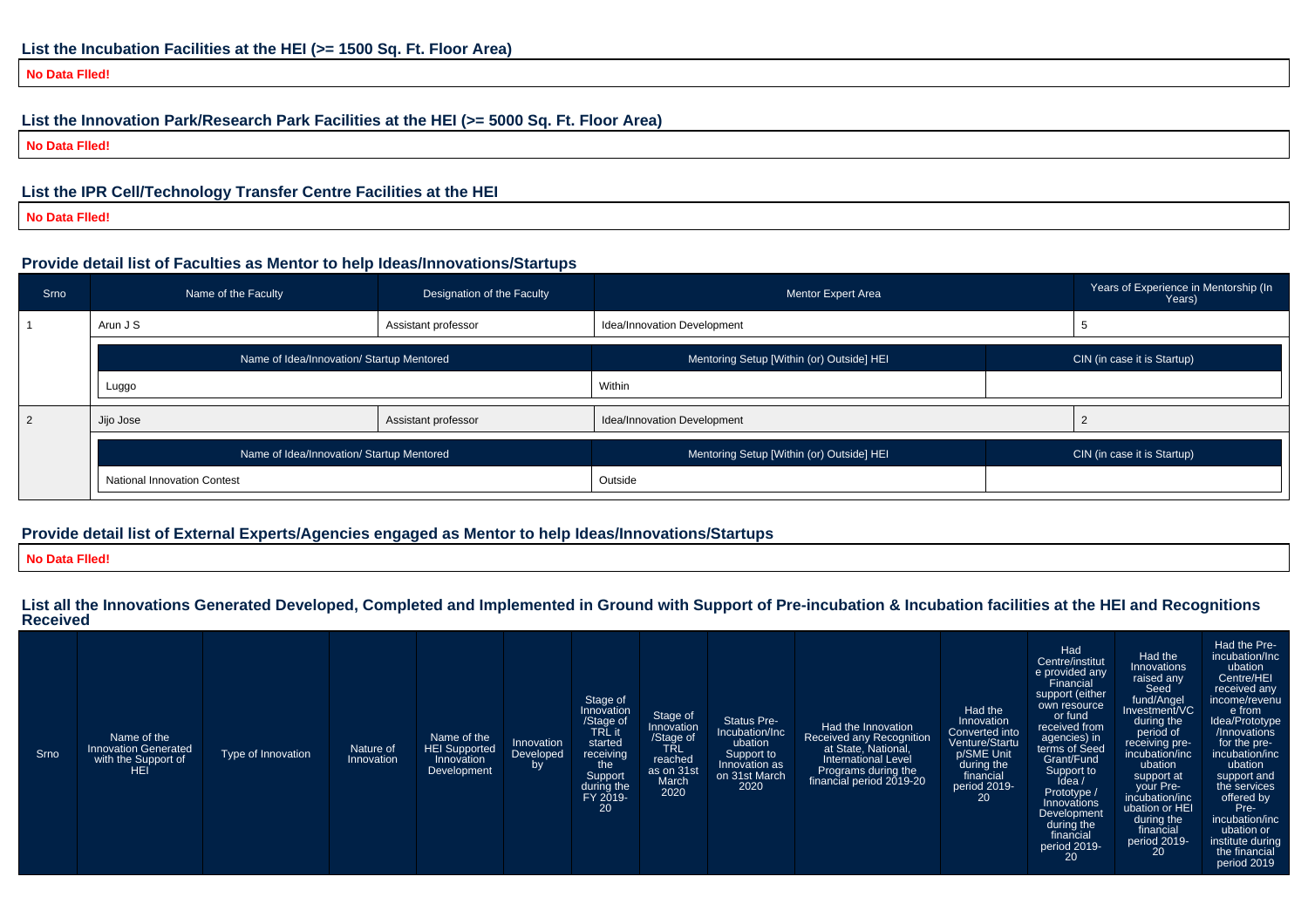| $\mathbf{1}$   | Disposafe                                                                         | Product Innovation | Technological | Catalyst Mar<br>Baselios IEDC                                      | Student-<br>Faculty | TRL 0:<br>Idea.<br>Unproven<br>concept,<br>no testing<br>has been<br>performed                                                  | $TRL3$ :<br>Applied<br>research.<br>First<br>laboratory<br>tests<br>completed<br>; proof of<br>concept.     | Innovation<br>Development<br>Ongoing   | Agency<br>Name<br>Agency<br>Type<br>Award /<br>Position /<br>Recognitio<br>n Secured | No<br>Startup<br>Yatra<br>Govt.<br>Agency<br>(Central)<br>Best<br>Startup<br>in social<br>sector(T<br>hird<br>Prize) | No                                                                                                 | No                       | No |
|----------------|-----------------------------------------------------------------------------------|--------------------|---------------|--------------------------------------------------------------------|---------------------|---------------------------------------------------------------------------------------------------------------------------------|-------------------------------------------------------------------------------------------------------------|----------------------------------------|--------------------------------------------------------------------------------------|----------------------------------------------------------------------------------------------------------------------|----------------------------------------------------------------------------------------------------|--------------------------|----|
|                |                                                                                   | Name               |               | Type                                                               |                     |                                                                                                                                 |                                                                                                             | Gender                                 |                                                                                      | Email                                                                                                                |                                                                                                    | Contact                  |    |
|                | Arun J. S                                                                         |                    |               | Faculty                                                            |                     |                                                                                                                                 | Male                                                                                                        |                                        | arun.js@mbcet.ac.in                                                                  |                                                                                                                      |                                                                                                    | 9496368197               |    |
|                |                                                                                   | Name               |               |                                                                    | Type                |                                                                                                                                 |                                                                                                             | Gender                                 |                                                                                      | Email                                                                                                                |                                                                                                    | Contact                  |    |
|                | Akhila B Chandran                                                                 |                    |               | Student                                                            |                     |                                                                                                                                 | Female                                                                                                      |                                        | $\blacksquare$                                                                       |                                                                                                                      |                                                                                                    | $\overline{\phantom{a}}$ |    |
|                | Nowrin N                                                                          |                    |               | Student                                                            |                     |                                                                                                                                 | Female                                                                                                      |                                        |                                                                                      |                                                                                                                      |                                                                                                    | $\overline{\phantom{a}}$ |    |
|                | Narayan                                                                           |                    |               | Student                                                            |                     |                                                                                                                                 | Male                                                                                                        |                                        |                                                                                      |                                                                                                                      |                                                                                                    | $\blacksquare$           |    |
|                | Haleema Manzoor                                                                   |                    |               | Student                                                            |                     |                                                                                                                                 | Female                                                                                                      |                                        |                                                                                      |                                                                                                                      |                                                                                                    |                          |    |
| $\overline{2}$ | Performance<br>Evaluation of Ultra-thin<br>White Topping<br>Overlays <sup>®</sup> | Process Innovation | Technological | Computational<br>software<br>facility and<br>experimental<br>setup | Faculty             | $TRL2$ :<br>Technolog<br>formulatio<br>n.<br>Concept<br>and<br>application<br>have been<br>formulated                           | $TRL2$ :<br>Technolog<br>formulatio<br>n.<br>Concept<br>and<br>application<br>have been<br>formulated       | Innovation<br>Development<br>Ongoing   | No                                                                                   | <b>No</b>                                                                                                            | $\begin{array}{c} 30 \\ 00 \\ 00 \end{array}$<br>Gra<br>nt<br>Amo<br>unt<br><i>in</i><br><b>Rs</b> | No                       | No |
|                |                                                                                   | Name               |               | Type                                                               |                     |                                                                                                                                 |                                                                                                             | Gender                                 |                                                                                      | Email                                                                                                                |                                                                                                    | Contact                  |    |
|                | Dr. Jisha S. V.                                                                   |                    |               | Faculty                                                            |                     |                                                                                                                                 | Female                                                                                                      |                                        | jisha.sv@mbcet.ac.in                                                                 |                                                                                                                      |                                                                                                    | 9847070349               |    |
|                |                                                                                   | Name               |               | Type                                                               |                     |                                                                                                                                 |                                                                                                             | Gender                                 |                                                                                      | Email                                                                                                                |                                                                                                    | Contact                  |    |
|                | Dr. M. Satyakumar                                                                 |                    |               | Faculty                                                            |                     |                                                                                                                                 | Male                                                                                                        |                                        | satya.kumar@mbcet.ac.in                                                              |                                                                                                                      |                                                                                                    | 9847223294               |    |
| 3              | <b>IoT Enabled Solar</b><br>Street Lighting System                                | Product Innovation | Technological | Power<br>Electronics<br>Lab                                        | Student             | TRL $1:$<br>Basic<br>research.<br>Principles<br>postulated<br>and<br>observed<br>but no<br>experimen<br>tal proof<br>available. | TRL 4:<br>Small<br>scale<br>prototype<br>built in a<br>laboratory<br>environme<br>nt ("ugly"<br>prototype). | Innovation<br>Development<br>Completed | No                                                                                   | No                                                                                                                   | 43<br>30<br>Gra<br>$\overline{0}$<br>nt<br>Amo<br>unt<br>$\frac{in}{RS}$                           | No                       | No |
|                |                                                                                   | Name               |               | Type                                                               |                     |                                                                                                                                 |                                                                                                             | Gender                                 |                                                                                      | Email                                                                                                                |                                                                                                    | Contact                  |    |
|                | Ms. Divya N A                                                                     |                    |               | Faculty                                                            |                     |                                                                                                                                 | Female                                                                                                      |                                        | nadivya.eee@gmail.com                                                                |                                                                                                                      |                                                                                                    | 9495424393               |    |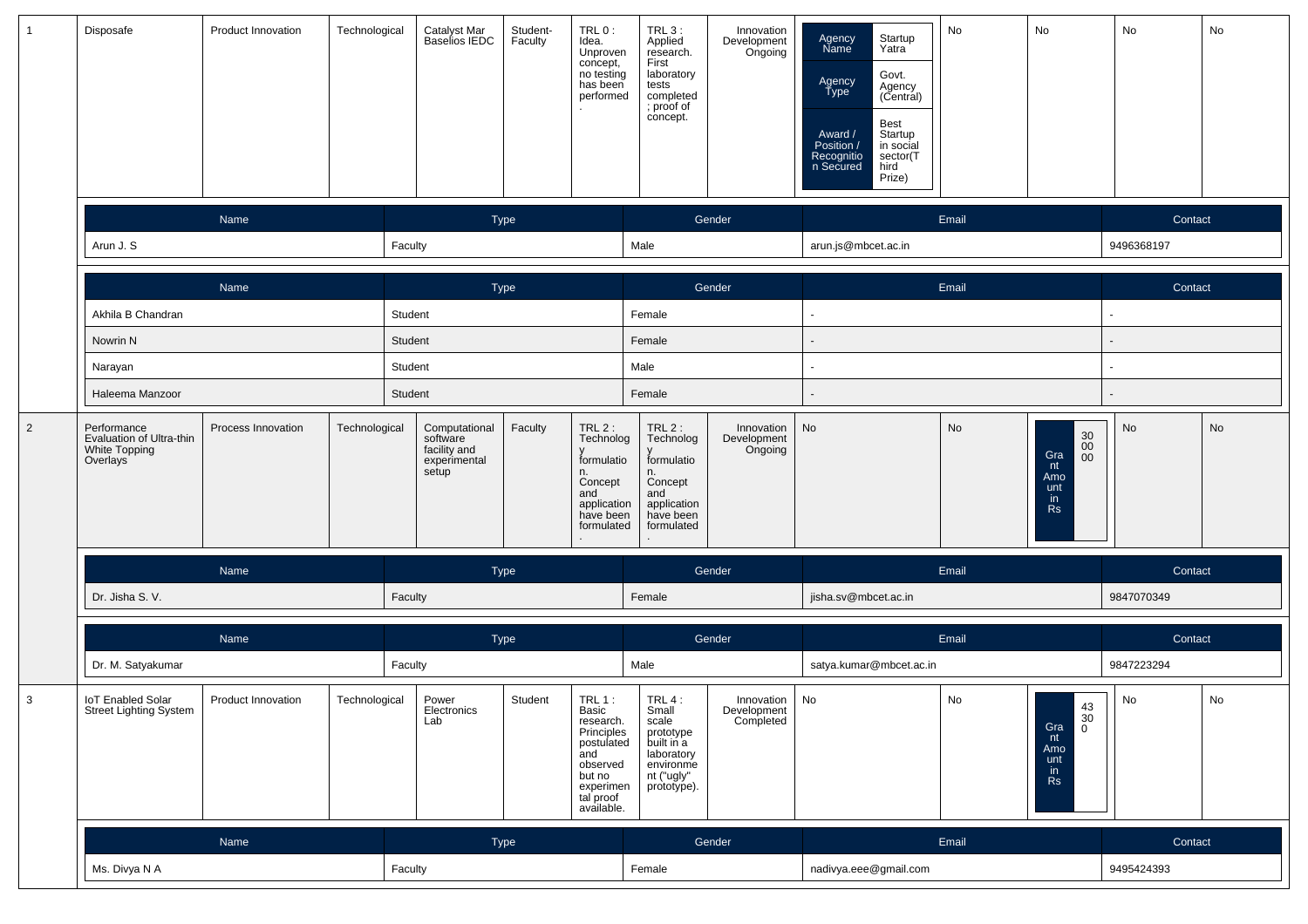|                |                                                                          | Name                                |               |                                                                                                                      | Type    |                                                                                |                                                                                                                                 | Gender                                 |                         | Email |                                                                          | Contact    |    |
|----------------|--------------------------------------------------------------------------|-------------------------------------|---------------|----------------------------------------------------------------------------------------------------------------------|---------|--------------------------------------------------------------------------------|---------------------------------------------------------------------------------------------------------------------------------|----------------------------------------|-------------------------|-------|--------------------------------------------------------------------------|------------|----|
|                | Sujith Sumanan                                                           |                                     |               | Student                                                                                                              |         |                                                                                | Male                                                                                                                            |                                        | iamsujith97@gmail.com   |       |                                                                          | 9400671122 |    |
|                | Lekshmi S Niar                                                           |                                     |               | Student                                                                                                              |         |                                                                                | Female                                                                                                                          |                                        |                         |       |                                                                          |            |    |
|                | Reenu Mary R.                                                            |                                     |               | Student                                                                                                              |         |                                                                                | Female                                                                                                                          |                                        |                         |       |                                                                          | ٠          |    |
|                | Devu T.S.                                                                |                                     |               | Student                                                                                                              |         |                                                                                | Female                                                                                                                          |                                        |                         |       |                                                                          |            |    |
| $\overline{4}$ | <b>Wirelsess Powering</b><br>for PC Systems using<br>Inductive Interface | Product Innovation                  | Technological | PG Software<br>Lab                                                                                                   | Student | TRL 0:<br>Idea.<br>Unproven<br>concept,<br>no testing<br>has been<br>performed | TRL $1:$<br>Basic<br>research.<br>Principles<br>postulated<br>and<br>observed<br>but no<br>experimen<br>tal proof<br>available. | Innovation<br>Development<br>Dropped   | No                      | No    | No                                                                       | No         | No |
|                |                                                                          | Name                                |               |                                                                                                                      | Type    |                                                                                |                                                                                                                                 | Gender                                 |                         | Email |                                                                          | Contact    |    |
|                | Ms. Sheenu P                                                             |                                     |               | Faculty                                                                                                              |         |                                                                                | Female                                                                                                                          |                                        | sheenu.p@mbcet.ac.in    |       |                                                                          | 9895121000 |    |
|                |                                                                          | Name                                |               |                                                                                                                      | Type    |                                                                                |                                                                                                                                 | Gender                                 |                         | Email |                                                                          | Contact    |    |
|                | Ashwini Kammath                                                          |                                     |               |                                                                                                                      |         |                                                                                | Female                                                                                                                          |                                        | ashwinikamath@gmail.com |       |                                                                          | 8547125916 |    |
|                | Daniel Mathews John                                                      |                                     |               | Student                                                                                                              |         |                                                                                | Male                                                                                                                            |                                        |                         |       |                                                                          |            |    |
|                | Diya Santha D R                                                          |                                     |               | Student                                                                                                              |         | Female                                                                         |                                                                                                                                 |                                        |                         |       |                                                                          |            |    |
|                | Gowtham K Sajith                                                         |                                     |               | Student                                                                                                              |         | Male                                                                           |                                                                                                                                 |                                        |                         |       |                                                                          |            |    |
| 5              | SMART BOOK<br>PICKING ROBOT<br>FOR LIBRARY<br><b>ASSISTANCE</b>          | Product Innovation<br>Technological |               | TRL 0:<br>System &<br>Student<br>Control Lab<br>Idea.<br>Unproven<br>concept,<br>no testing<br>has been<br>performed |         |                                                                                | $TRL4$ :<br>Small<br>scale<br>prototype<br>built in a<br>laboratory<br>environme<br>nt ("ugly"<br>prototype).                   | Innovation<br>Development<br>Completed | No                      | No    | No                                                                       | No         | No |
|                |                                                                          | Name                                |               |                                                                                                                      | Type    |                                                                                |                                                                                                                                 | Gender                                 |                         | Email |                                                                          | Contact    |    |
|                | Dr. Nisha G. K.                                                          |                                     |               | Faculty                                                                                                              |         |                                                                                | Female                                                                                                                          |                                        | nisha.gk@mbcet.ac.in    |       |                                                                          | 9495340629 |    |
|                |                                                                          | Name                                |               |                                                                                                                      | Type    |                                                                                |                                                                                                                                 | Gender                                 |                         | Email |                                                                          | Contact    |    |
|                | Varsha M.                                                                |                                     |               | Student                                                                                                              |         |                                                                                | Female                                                                                                                          |                                        | 305mvarsha@gmail.com    |       |                                                                          | 8891107651 |    |
| 6              | Portable Brain<br>computer interface for<br>medical applications         | Product Innovation                  | Technological | Project Lab                                                                                                          | Student | TRL 0:<br>Idea.<br>Unproven<br>concept,<br>no testing<br>has been<br>performed | $TRL0$ :<br>Idea.<br>Unproven<br>concept,<br>no testing<br>has been<br>performed                                                | Innovation<br>Development<br>Ongoing   | No                      | No    | $\frac{32}{50}$<br>Gra<br>nt<br>$\overline{0}$<br>Amo<br>unt<br>in<br>Rs | No         | No |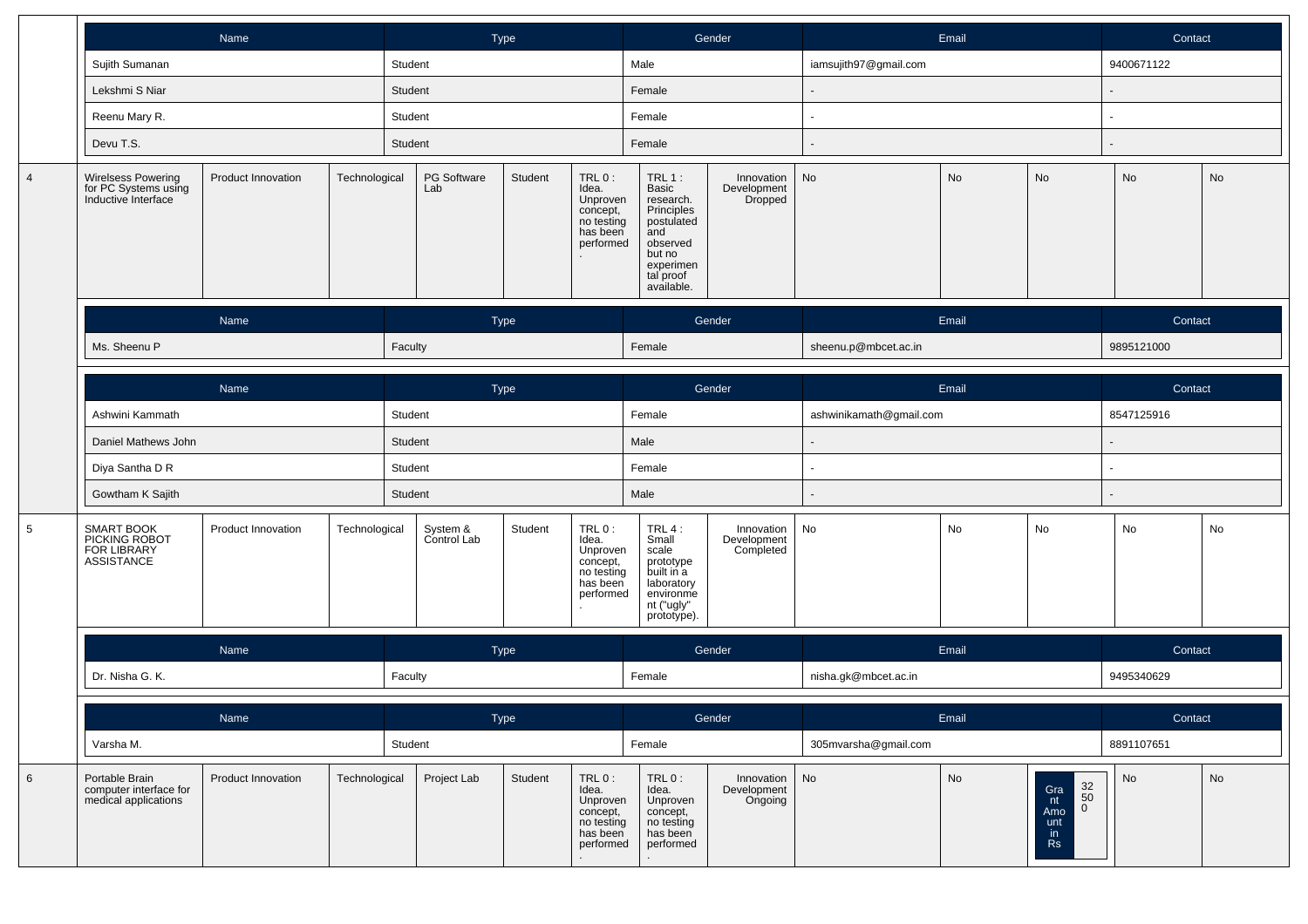|                |                 |                    | Type<br>Faculty |         |             |         | Gender                                                                                                        |                                                                                                             | Email                                  |                                                                                      |                                                                                                                                                                                                                                                                                                                                                                                                                                                                                                               |       | Contact |                          |    |
|----------------|-----------------|--------------------|-----------------|---------|-------------|---------|---------------------------------------------------------------------------------------------------------------|-------------------------------------------------------------------------------------------------------------|----------------------------------------|--------------------------------------------------------------------------------------|---------------------------------------------------------------------------------------------------------------------------------------------------------------------------------------------------------------------------------------------------------------------------------------------------------------------------------------------------------------------------------------------------------------------------------------------------------------------------------------------------------------|-------|---------|--------------------------|----|
|                | Dr.Jayakumari J |                    |                 |         |             |         |                                                                                                               | Female                                                                                                      |                                        |                                                                                      | jayakumari.j@mbcet.ac.in                                                                                                                                                                                                                                                                                                                                                                                                                                                                                      |       |         | 9442408881               |    |
|                |                 | Name               |                 |         | Type        |         |                                                                                                               |                                                                                                             | Gender                                 |                                                                                      |                                                                                                                                                                                                                                                                                                                                                                                                                                                                                                               | Email |         | Contact                  |    |
|                | Daniel C        |                    |                 | Student |             |         |                                                                                                               | Male                                                                                                        |                                        |                                                                                      | danielstars98@gmail.com                                                                                                                                                                                                                                                                                                                                                                                                                                                                                       |       |         | 6282562059               |    |
|                | Rohit Satheesan |                    |                 | Student |             |         |                                                                                                               | Male                                                                                                        |                                        |                                                                                      |                                                                                                                                                                                                                                                                                                                                                                                                                                                                                                               |       |         | $\overline{\phantom{a}}$ |    |
|                |                 |                    |                 | Student |             |         |                                                                                                               | Male                                                                                                        |                                        |                                                                                      |                                                                                                                                                                                                                                                                                                                                                                                                                                                                                                               |       |         | $\blacksquare$           |    |
|                | Sandra Jeeva    |                    |                 | Student |             |         |                                                                                                               | Female                                                                                                      |                                        |                                                                                      |                                                                                                                                                                                                                                                                                                                                                                                                                                                                                                               |       |         | $\overline{\phantom{a}}$ |    |
| $\overline{7}$ | Footslog        | Product Innovation | Technological   |         | Project Lab | Student | $TRL4$ :<br>Small<br>scale<br>prototype<br>built in a<br>laboratory<br>environme<br>nt ("ugly"<br>prototype). | TRL 4:<br>Small<br>scale<br>prototype<br>built in a<br>laboratory<br>environme<br>nt ("ugly"<br>prototype). | Innovation<br>Development<br>Completed | Agency<br>Name<br>Agency<br>Type<br>Award /<br>Position /<br>Recognitio<br>n Secured | 1. Kerala<br>Start up<br>Mission<br>2.<br>College<br>of<br>Engineer<br>ing<br>Trivandr<br>um 3.<br>Governm<br>ent<br>engineeri<br>ng<br>college<br>Barton<br>Hill 4,<br>UKF<br>College<br>of<br>Engineer<br>ing,̃<br>Kollam.<br>rtonam.<br>5. Mar<br>Baselios<br>College<br>of<br>Govt.<br>Agency<br>(State)<br>1. finalist<br>Boot<br>camp 2.<br>1st prize<br>project<br>exhibitio<br>n 3.1st<br>prize<br>Tech fest<br>4.1st<br>rice<br>Prize<br>Tech fest<br>5. 2nd<br>prize<br>Techfest<br>Uthbhav<br>2019 | No    | No      | No                       | No |
|                |                 | Name               |                 |         | Type        |         |                                                                                                               |                                                                                                             | Gender                                 |                                                                                      |                                                                                                                                                                                                                                                                                                                                                                                                                                                                                                               | Email |         | Contact                  |    |
|                | Mr. Arvind P.   |                    |                 |         | Faculty     |         |                                                                                                               | Male                                                                                                        |                                        | arvind.p@mbcet.ac.in                                                                 |                                                                                                                                                                                                                                                                                                                                                                                                                                                                                                               |       |         | 9995055595               |    |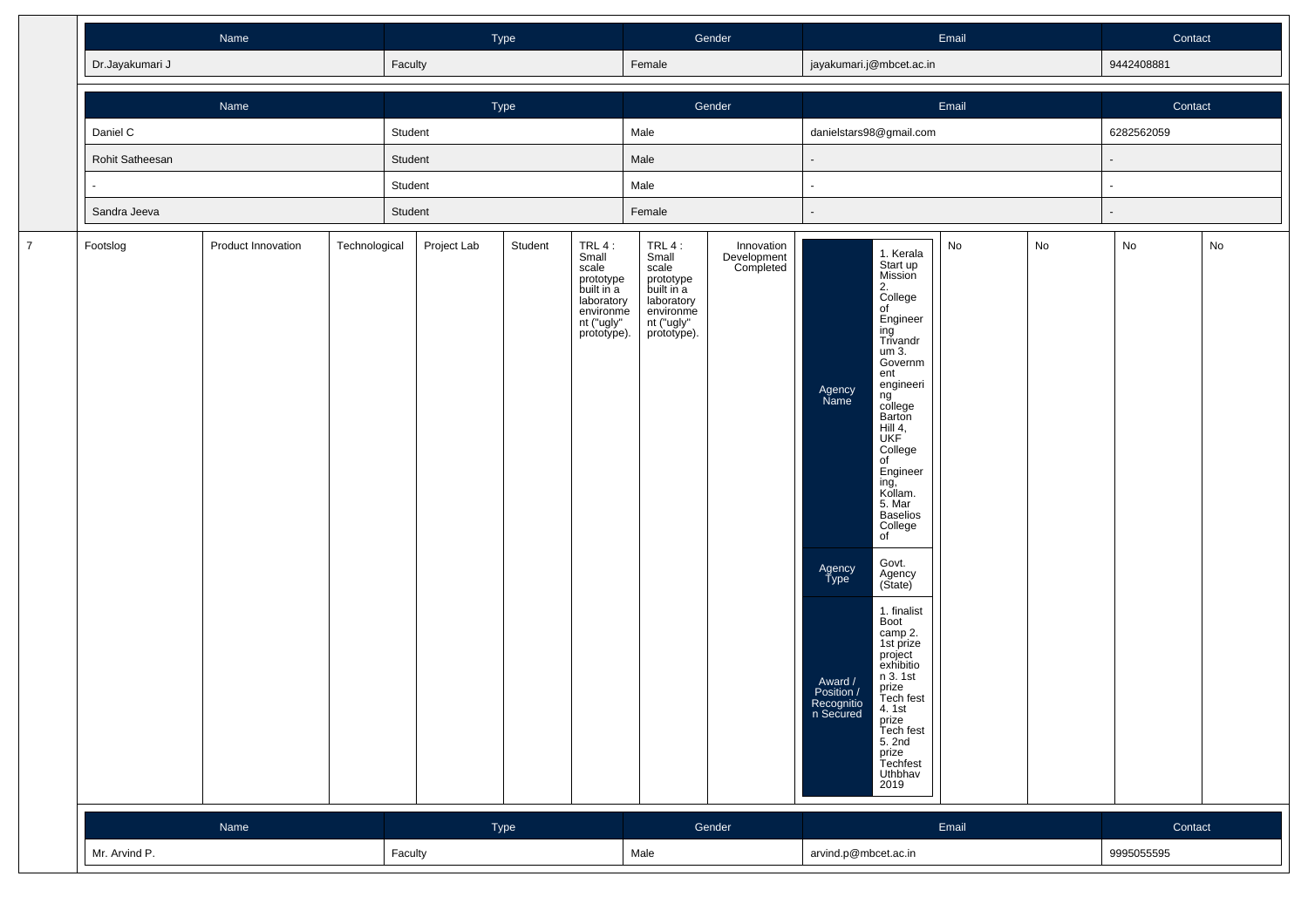|   | Name                                                        |                    |               |                    | Type        |         |                                                                                                        |                                                                                                             | Gender                                 |                           | Email |            | Contact                   |    |  |
|---|-------------------------------------------------------------|--------------------|---------------|--------------------|-------------|---------|--------------------------------------------------------------------------------------------------------|-------------------------------------------------------------------------------------------------------------|----------------------------------------|---------------------------|-------|------------|---------------------------|----|--|
|   | Nigel Varghese                                              |                    |               | Student            |             |         |                                                                                                        | Male                                                                                                        |                                        |                           |       |            |                           |    |  |
|   | <b>Rithin Raju</b>                                          |                    |               | Student            |             |         |                                                                                                        | Male                                                                                                        |                                        |                           |       |            |                           |    |  |
|   |                                                             |                    |               | Student            |             |         |                                                                                                        | Male                                                                                                        |                                        |                           |       |            |                           |    |  |
|   |                                                             |                    |               | Student            |             |         | Male                                                                                                   |                                                                                                             | ÷.                                     |                           |       |            |                           |    |  |
| 8 | Virtual Interactive<br><b>Reality Telepresence</b><br>Robot | Product Innovation | Technological |                    | Project Lab | Student | TRL 0:<br>Idea.<br>Unproven<br>concept,<br>no testing<br>has been<br>performed                         | TRL 0:<br>Idea.<br>Unproven<br>concept,<br>no testing<br>has been<br>performed                              | Innovation<br>Development<br>Ongoing   | No                        | No    | No         | No                        | No |  |
|   |                                                             | Name               |               | Type               |             |         | Gender                                                                                                 |                                                                                                             |                                        | Email                     |       | Contact    |                           |    |  |
|   | Ms.Ann Mary Alex                                            |                    |               | Faculty            |             |         |                                                                                                        | Female                                                                                                      |                                        | ann.alex@mbcet.ac.in      |       |            | 9446187216                |    |  |
|   |                                                             | Name               |               |                    | Type        |         |                                                                                                        |                                                                                                             | Gender                                 |                           | Email |            |                           |    |  |
|   | Nandagopal Harrikrishnan                                    |                    |               | Student            |             |         |                                                                                                        | Male                                                                                                        |                                        | ä,                        |       |            | Contact<br>$\overline{a}$ |    |  |
|   |                                                             |                    |               | Student<br>Student |             |         | Female                                                                                                 |                                                                                                             |                                        |                           |       |            |                           |    |  |
|   |                                                             |                    |               |                    |             |         | Male                                                                                                   |                                                                                                             | vishnucvktda18@gmail.com               |                           |       | 7994705405 |                           |    |  |
|   |                                                             |                    |               | Student            |             |         | Female                                                                                                 |                                                                                                             | $\overline{\phantom{a}}$               |                           |       |            |                           |    |  |
| 9 | <b>MEDINAV</b>                                              | Product Innovation | Technological |                    | Project Lab | Student | TRL 3 :<br>Applied<br>research.<br>First<br>laboratory<br>tests<br>completed<br>; proof of<br>concept. | TRL 4:<br>Small<br>scale<br>prototype<br>built in a<br>laboratory<br>environme<br>nt ("ugly"<br>prototype). | Innovation<br>Development<br>Completed | No                        | No    | No         | No                        | No |  |
|   |                                                             | Name               |               |                    | Type        |         |                                                                                                        | Gender                                                                                                      |                                        | Email                     |       |            | Contact                   |    |  |
|   | Ms. Teena Rajan                                             |                    |               | Faculty            |             |         |                                                                                                        | Female                                                                                                      |                                        | teena.rajan@mbcet.ac.in   |       |            | 9447088924                |    |  |
|   |                                                             | Name               |               |                    | Type        |         |                                                                                                        |                                                                                                             | Gender                                 | Email                     |       |            | Contact                   |    |  |
|   | <b>AKHIL M</b>                                              |                    |               | Student            |             |         |                                                                                                        | Male                                                                                                        |                                        |                           |       |            |                           |    |  |
|   |                                                             |                    |               | Student            |             |         |                                                                                                        | Female                                                                                                      |                                        |                           |       |            |                           |    |  |
|   | ROYCE THOMAS IYPE                                           |                    |               | Student            |             |         |                                                                                                        | Male                                                                                                        |                                        | roycethomasiype@gmail.com |       |            | 9446267070                |    |  |
|   |                                                             |                    |               | Student            |             |         | Male                                                                                                   |                                                                                                             |                                        |                           |       |            |                           |    |  |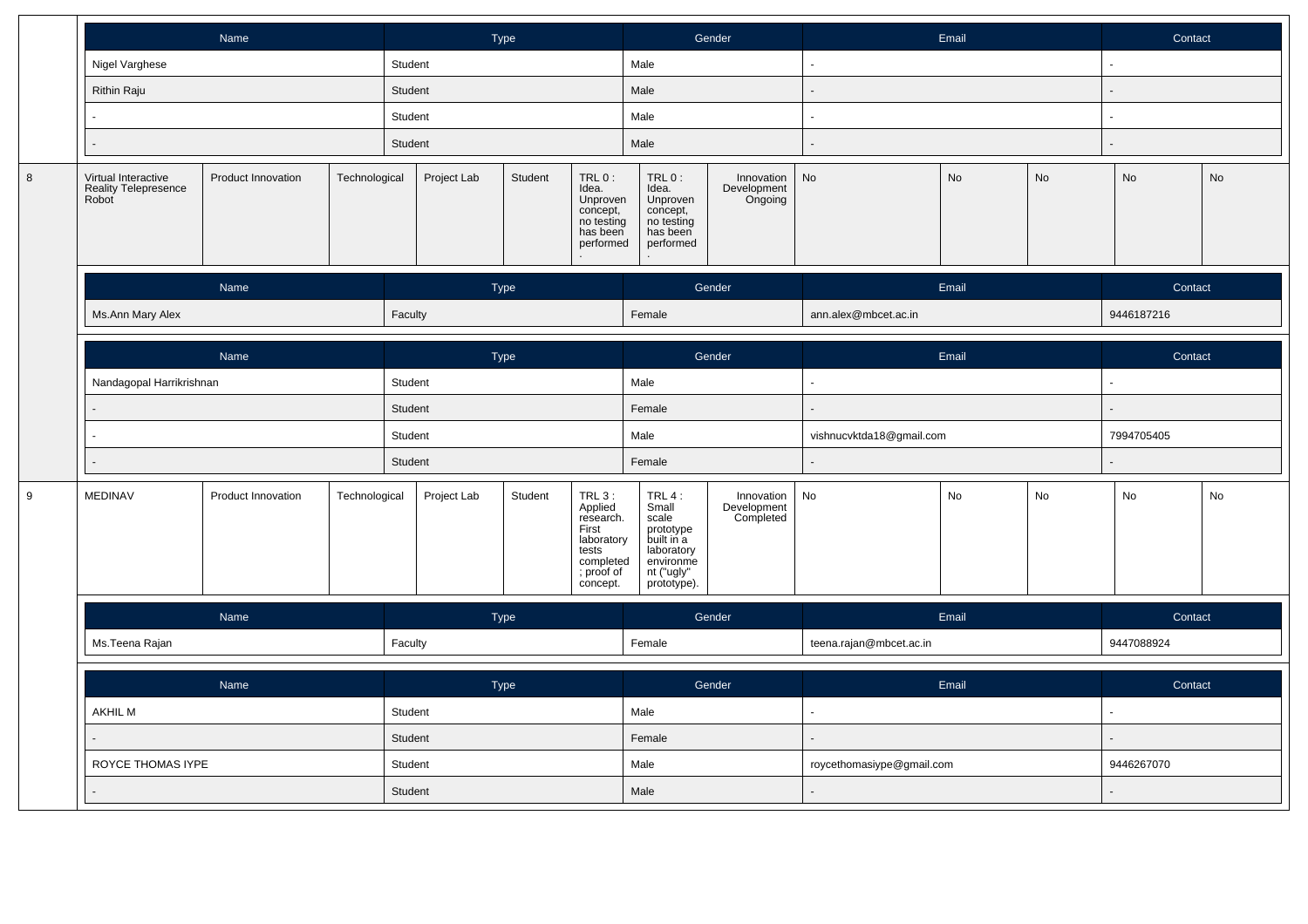| 10 <sup>1</sup> | AUTOMATED<br>PESTICIDE<br><b>SPRINKLER</b>                                                    | Product Innovation | Technological | Project Lab | Student     | TRL 0:<br>Idea.<br>Unproven<br>concept,<br>no testing<br>has been<br>performed | TRL 4:<br>Small<br>scale<br>prototype<br>built in a<br>laboratory<br>environme<br>nt ("ugly"<br>prototype). | Innovation<br>Development<br>Completed | No                    | No    | No | No         | No |
|-----------------|-----------------------------------------------------------------------------------------------|--------------------|---------------|-------------|-------------|--------------------------------------------------------------------------------|-------------------------------------------------------------------------------------------------------------|----------------------------------------|-----------------------|-------|----|------------|----|
|                 |                                                                                               | Name               |               |             | <b>Type</b> |                                                                                |                                                                                                             | Gender                                 |                       | Email |    | Contact    |    |
|                 | Mr. Arvind P.                                                                                 |                    |               | Faculty     |             |                                                                                | Male                                                                                                        |                                        | arvind.p@mbcet.ac.in  |       |    | 9995055595 |    |
|                 |                                                                                               | Name               |               |             | Type        |                                                                                |                                                                                                             | Gender                                 |                       | Email |    | Contact    |    |
|                 | A. Anwar                                                                                      |                    |               | Student     |             |                                                                                | Male                                                                                                        |                                        | $\blacksquare$        |       |    | ٠          |    |
|                 | Abraham Isac                                                                                  |                    |               | Student     |             |                                                                                | Male                                                                                                        |                                        | $\blacksquare$        |       |    |            |    |
|                 | George Koshy                                                                                  |                    |               | Student     |             |                                                                                | Male                                                                                                        |                                        | $\blacksquare$        |       |    |            |    |
|                 | Nithin Sohan                                                                                  |                    |               | Student     |             |                                                                                | Male                                                                                                        |                                        |                       |       |    |            |    |
| 11              | <b>DESIGN AND</b><br>FABRICATION OF<br>MOTORIZED<br>TRICYCLE FOR<br>PEOPLE WITH WEAK<br>TORSO | Product Innovation | Technological | Project Lab | Student     | TRL 0:<br>Idea.<br>Unproven<br>concept,<br>no testing<br>has been<br>performed | TRL 4:<br>Small<br>scale<br>prototype<br>built in a<br>laboratory<br>environme<br>nt ("ugly"                | Innovation<br>Development<br>Completed | No                    | No    | No | No         | No |
|                 |                                                                                               |                    |               |             |             |                                                                                | prototype).                                                                                                 |                                        |                       |       |    |            |    |
|                 |                                                                                               | Name               |               |             | Type        |                                                                                |                                                                                                             | Gender                                 |                       | Email |    | Contact    |    |
|                 | Mr. Pradeep M.                                                                                |                    |               | Faculty     |             |                                                                                | Male                                                                                                        |                                        | pradeep.m@mbcet.ac.in |       |    | 9447696401 |    |
|                 |                                                                                               |                    |               |             |             |                                                                                |                                                                                                             |                                        |                       |       |    |            |    |
|                 | Jerlin Thomas Saji                                                                            | Name               |               | Student     | Type        |                                                                                | Male                                                                                                        | Gender                                 | ٠                     | Email |    | Contact    |    |
|                 |                                                                                               |                    |               | Student     |             |                                                                                | Male                                                                                                        |                                        |                       |       |    |            |    |
|                 | Jacob Saji George, Jayasekharan Nair                                                          |                    |               | Student     |             |                                                                                | Male                                                                                                        |                                        | ٠                     |       |    |            |    |
|                 | Jayasekharan Nair                                                                             |                    |               | Student     |             |                                                                                | Male                                                                                                        |                                        |                       |       |    | 9400767859 |    |
| 12              | Semi-Automated<br>Medicine Dispenser                                                          | Product Innovation | Technological | Project Lab | Student     | TRL 0:<br>Idea.<br>Unproven<br>concept,<br>no testing<br>has been<br>performed | TRL 4:<br>Small<br>scale<br>prototype<br>built in a<br>laboratory<br>environme<br>nt ("ugly"<br>prototype). | Innovation<br>Development<br>Completed | No                    | No    | No | No         | No |
|                 |                                                                                               | Name               |               |             | Type        |                                                                                |                                                                                                             | Gender                                 |                       | Email |    | Contact    |    |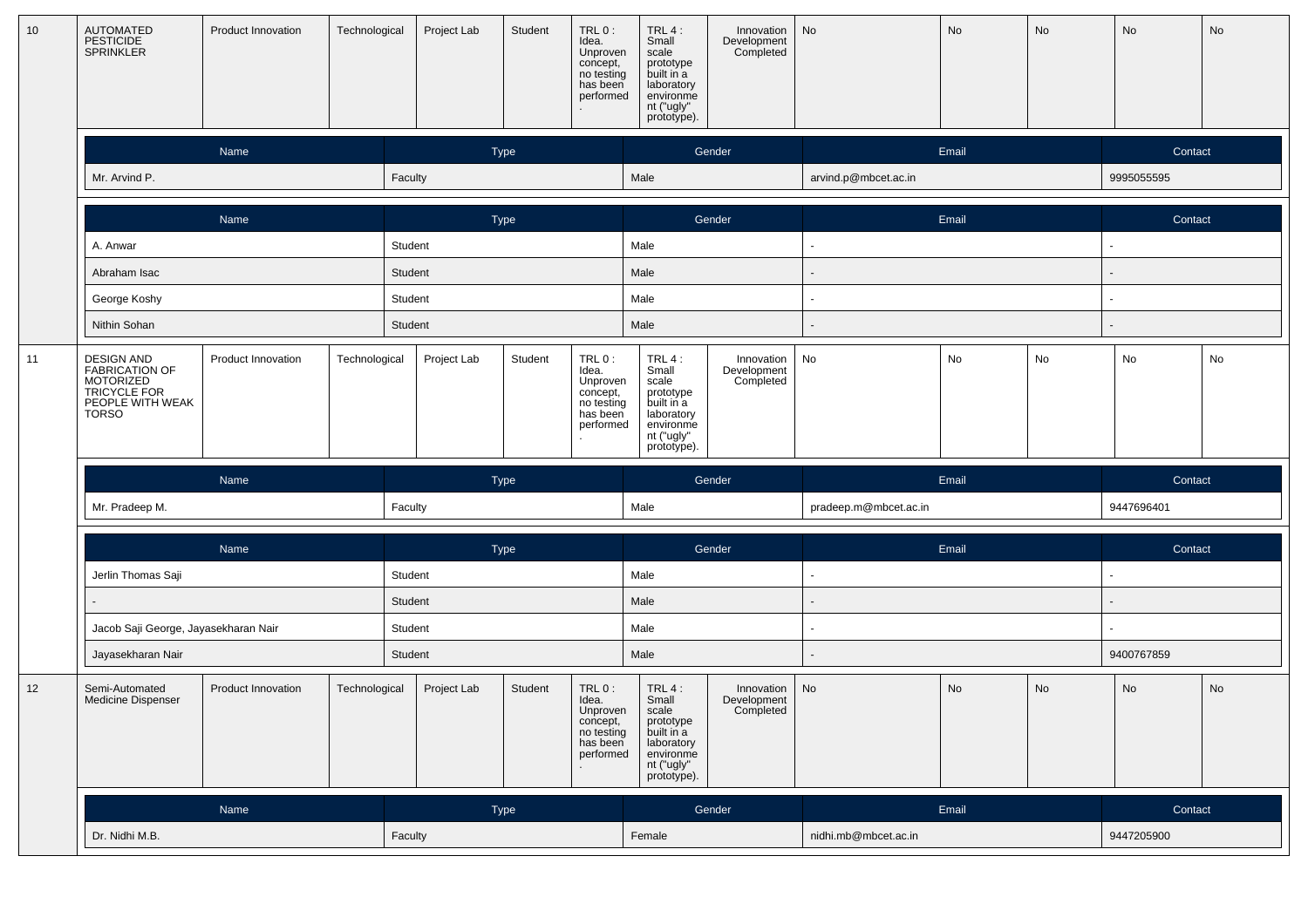|    |                                                                         | Name               |               |                               | Type        |                                                                                         |                                                                                                               | Gender                                 |                                            | Email |    | Contact    |    |
|----|-------------------------------------------------------------------------|--------------------|---------------|-------------------------------|-------------|-----------------------------------------------------------------------------------------|---------------------------------------------------------------------------------------------------------------|----------------------------------------|--------------------------------------------|-------|----|------------|----|
|    |                                                                         |                    |               | Student                       |             |                                                                                         | Male                                                                                                          |                                        |                                            |       |    |            |    |
|    |                                                                         |                    |               | Student                       |             |                                                                                         | Male                                                                                                          |                                        |                                            |       |    |            |    |
|    | Vishnubhadran B                                                         |                    |               | Student                       |             |                                                                                         | Male                                                                                                          |                                        | $\tilde{\phantom{a}}$                      |       |    | $\sim$     |    |
|    |                                                                         |                    |               | Student                       |             |                                                                                         | Male                                                                                                          |                                        | L.                                         |       |    |            |    |
| 13 | BRAIN TUMOR<br>SEGMENTATION<br>USING<br>CONVOLUTIONAL<br>NEURAL NETWORK | Product Innovation | Technological | Project Lab                   | Student     | TRL 0:<br>INCO.<br>Idea.<br>Unproven<br>concept,<br>no testing<br>has been<br>performed | TRL 4 :<br>Small<br>scale<br>prototype<br>built in a<br>laboratory<br>environme<br>nt ("ugly"<br>prototype).  | Innovation<br>Development<br>Completed | No                                         | No    | No | No         | No |
|    |                                                                         | Name               |               | Type                          |             |                                                                                         | Gender                                                                                                        |                                        | Email                                      |       |    | Contact    |    |
|    | Dr.Jesna Mohan                                                          |                    |               | Faculty                       |             |                                                                                         | Female                                                                                                        |                                        | jesna.mohan@mbcet.ac.in                    |       |    | 9497467715 |    |
|    |                                                                         | Name               |               |                               | Type        |                                                                                         |                                                                                                               | Gender                                 |                                            | Email |    | Contact    |    |
|    | Vishak Sunil                                                            |                    |               | Student                       |             |                                                                                         | Male                                                                                                          |                                        |                                            |       |    | 80756027   |    |
|    | Rohith Vijayakumar                                                      |                    |               | Student<br>Student<br>Student |             |                                                                                         | Male<br>Male<br>Male                                                                                          |                                        | $\overline{a}$<br>$\sim$<br>$\overline{a}$ |       |    |            |    |
|    | Vishnu S Nambiar                                                        |                    |               |                               |             |                                                                                         |                                                                                                               |                                        |                                            |       |    | $\sim$     |    |
|    | <b>Tarun Samuel</b>                                                     |                    |               |                               |             |                                                                                         |                                                                                                               |                                        |                                            |       |    |            |    |
| 14 | MUSIC CIPHER                                                            | Product Innovation | Technological | Project Lab                   | Student     | $TRL0$ :<br>Idea.<br>Unproven<br>concept,<br>no testing<br>has been<br>performed        | $TRL4$ :<br>Small<br>scale<br>prototype<br>built in a<br>laboratory<br>environme<br>nt ("ugly"<br>prototype). | Innovation<br>Development<br>Completed | $\operatorname{\mathsf{No}}$               | No    | No | No         | No |
|    |                                                                         | Name               |               |                               | Type        |                                                                                         | Gender                                                                                                        |                                        | Email                                      |       |    | Contact    |    |
|    | Ms.Divya R S                                                            |                    |               | Faculty                       |             |                                                                                         | Female                                                                                                        |                                        | divya.rs@mbcet.ac.in                       |       |    | 9496177756 |    |
|    |                                                                         | Name               |               |                               | <b>Type</b> |                                                                                         |                                                                                                               | Gender                                 |                                            | Email |    | Contact    |    |
|    | REMAN KRISHNAN                                                          |                    |               | Student                       |             |                                                                                         | Male                                                                                                          |                                        | ä,<br>$\blacksquare$                       |       |    | $\sim$     |    |
|    | RYAN ISAAC THOMAS                                                       |                    |               | Student                       |             |                                                                                         | Male                                                                                                          |                                        |                                            |       |    |            |    |
|    | AKSHAY DS                                                               |                    |               | Student                       |             |                                                                                         | Male                                                                                                          |                                        | $\sim$                                     |       |    | $\sim$     |    |
|    | VARSHA SUNIL KRISHNA                                                    |                    |               | Student                       |             |                                                                                         | Female                                                                                                        |                                        |                                            |       |    |            |    |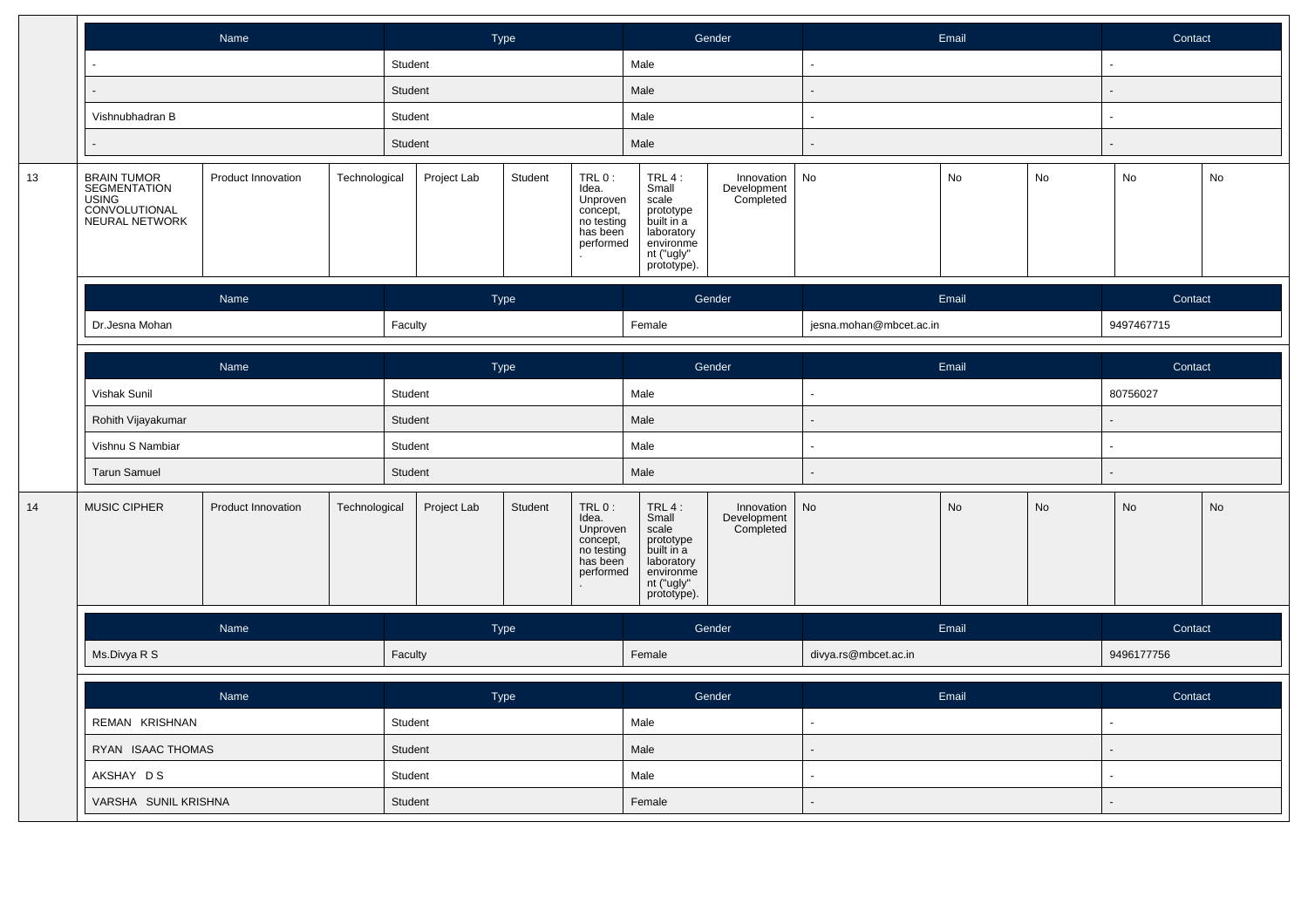| 15 | AR MANUALS                                                                   | Product Innovation        | Technological | Project Lab                 | Student     | TRL 0:<br>Idea.<br>Unproven<br>concept,<br>no testing<br>has been<br>performed | $IRL0$ :<br>Small<br>scale<br>prototype<br>built in a<br>laboratory<br>environme<br>nt ("ugly"<br>prototype). | Innovation<br>Development<br>Completed | No                                                                                                                                                                                                                        | <b>No</b> | <b>No</b> | No         | No        |
|----|------------------------------------------------------------------------------|---------------------------|---------------|-----------------------------|-------------|--------------------------------------------------------------------------------|---------------------------------------------------------------------------------------------------------------|----------------------------------------|---------------------------------------------------------------------------------------------------------------------------------------------------------------------------------------------------------------------------|-----------|-----------|------------|-----------|
|    |                                                                              | Name                      |               |                             | <b>Type</b> |                                                                                |                                                                                                               | Gender                                 |                                                                                                                                                                                                                           | Email     |           | Contact    |           |
|    | Dr.Jisha John                                                                |                           |               | Faculty                     |             |                                                                                | Female                                                                                                        |                                        | jisha.john@mbcet.ac.in                                                                                                                                                                                                    |           |           | 9895493468 |           |
|    |                                                                              | Name                      |               |                             | <b>Type</b> |                                                                                |                                                                                                               | Gender                                 |                                                                                                                                                                                                                           | Email     |           | Contact    |           |
|    | ATHUL CK                                                                     |                           |               | Student                     |             |                                                                                | Male                                                                                                          |                                        | athulck@gmail.com                                                                                                                                                                                                         |           |           |            |           |
|    | ROHIT JAYAN                                                                  |                           |               | Student                     |             |                                                                                | Male                                                                                                          |                                        |                                                                                                                                                                                                                           |           |           |            |           |
|    | AMAL SAJU KALARICKAL                                                         |                           |               | Student                     |             |                                                                                | Male                                                                                                          |                                        |                                                                                                                                                                                                                           |           |           |            |           |
| 16 | Current leakage<br>identification system<br>with Electricity bill<br>payment | <b>Product Innovation</b> | Technological | Power<br>Electronics<br>Lab | Student     | TRL 0:<br>Idea.<br>Unproven<br>concept,<br>no testing<br>has been<br>performed | $TRL0$ :<br>Idea.<br>Unproven<br>concept,<br>no testing<br>has been<br>performed                              | Innovation<br>Development<br>Dropped   | <b>No</b>                                                                                                                                                                                                                 | <b>No</b> | No        | <b>No</b>  | <b>No</b> |
|    |                                                                              |                           |               |                             |             |                                                                                |                                                                                                               |                                        |                                                                                                                                                                                                                           |           |           |            |           |
|    |                                                                              | Name                      |               |                             | Type        |                                                                                |                                                                                                               | Gender                                 |                                                                                                                                                                                                                           | Email     |           | Contact    |           |
|    | Ms. Manju Ann Mathews                                                        |                           |               | Faculty                     |             |                                                                                | Female                                                                                                        |                                        | manju.mathews@mbcet.ac.in                                                                                                                                                                                                 |           |           | 8086267810 |           |
|    |                                                                              | Name                      |               |                             | <b>Type</b> |                                                                                |                                                                                                               | Gender                                 |                                                                                                                                                                                                                           | Email     |           | Contact    |           |
|    | Aneeth M                                                                     |                           |               | Student                     |             |                                                                                | Male                                                                                                          |                                        | aneeth.manikantan@gmail.com                                                                                                                                                                                               |           |           | 9495164610 |           |
| 17 | DYNAMIC ORTHOTIC<br>FOR SPASTIC<br><b>HANDS</b>                              | Product Innovation        | Technological | Project Lab                 | Student     | TRL 0:<br>Idea.<br>Unproven<br>concept.<br>no testing<br>has been<br>performed | TRL $4:$<br>Small<br>scale<br>prototype<br>built in a<br>laboratory<br>environme<br>nt ("ugly"<br>prototype). | Innovation<br>Development<br>Completed | <b>IIT</b><br>Madras,<br>Agency<br>Name<br><b>IISC</b><br>Bangalor<br>e<br>Educatio<br>Agency<br>Type<br>nal<br>Institute<br>Award /<br>Position /<br>Conferen<br>ce Paper<br>Presenta<br>Recognitio<br>n Secured<br>tion | No        | No        | No         | No        |
|    |                                                                              | Name                      |               |                             | Type        |                                                                                |                                                                                                               | Gender                                 |                                                                                                                                                                                                                           | Email     |           | Contact    |           |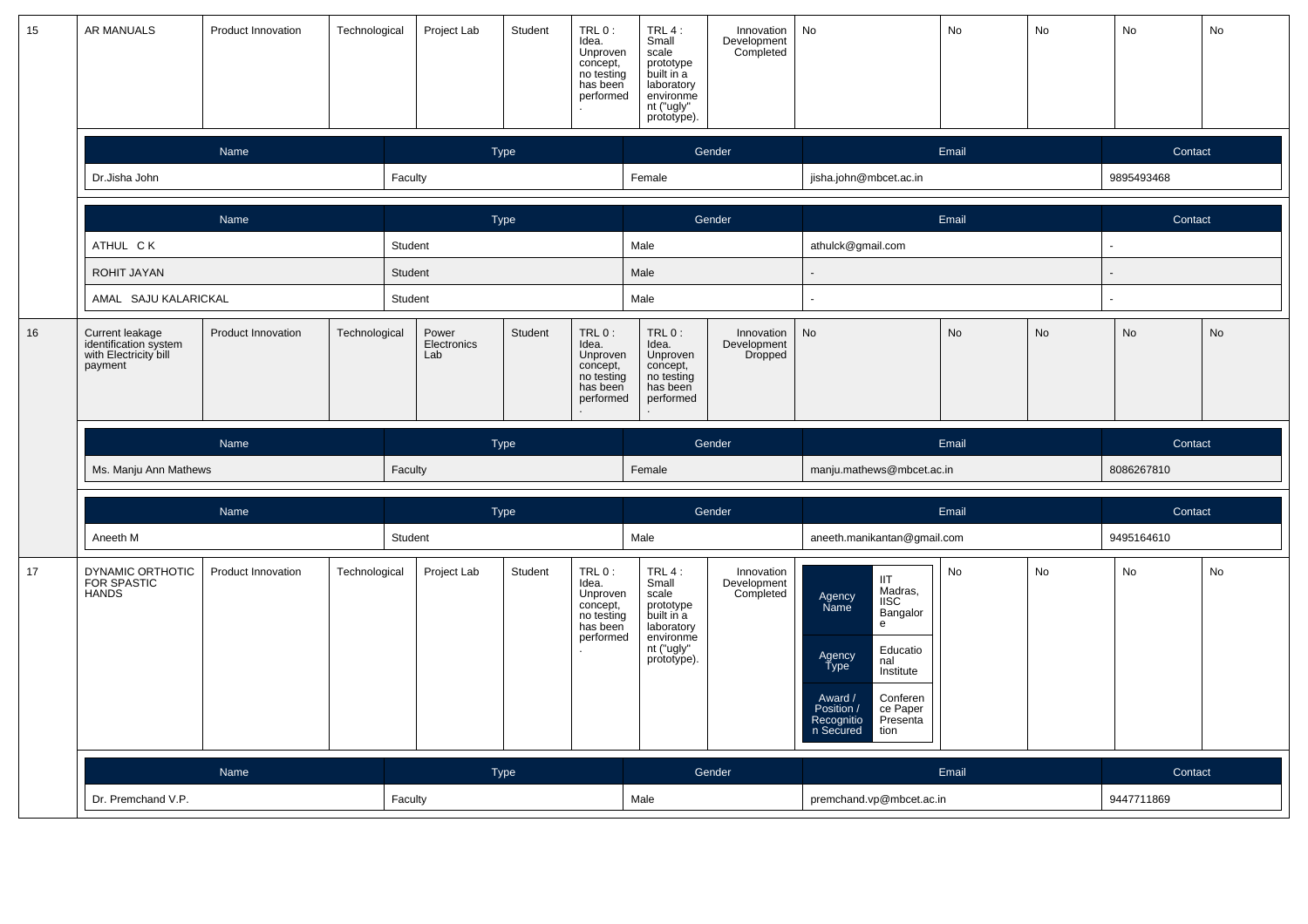| Name          | Type    | Gender | Email                    | Contact |
|---------------|---------|--------|--------------------------|---------|
| Abhijith R.V. | Student | Male   | $\sim$                   |         |
|               | Student | Male   | $\overline{\phantom{a}}$ |         |
|               | Student | Male   |                          |         |
|               | Student | Male   |                          |         |

#### **List all the Ventures/Startups/SME Units Established with Support of Pre-incubation & Incubation facilities at the HEI**

**No Data Flled!**

#### **List all the Collaborations with External Agencies and Co-Creation of I&E Activities by the HEI**

**No Data Flled!**

#### **List the IPs Filed/Published/Granted (Copyright & Designs Only) by the HEI as an Applicant / Co-applicant / Co-owner**

**No Data Flled!**

#### **List the IP (Patents only) Filed by the HEI as Applicant / Co-applicant / Co-owner**

**No Data Flled!**

#### **List the IPs hold by the Innovation teams/Startups Incubated at the Pre-incubation/incubation Unit of the HEI**

**No Data Flled!**

#### **List the IP Commercialized/Transferred Published & Granted to HEI as Co-applicant/Co-owner**

**No Data Flled!**